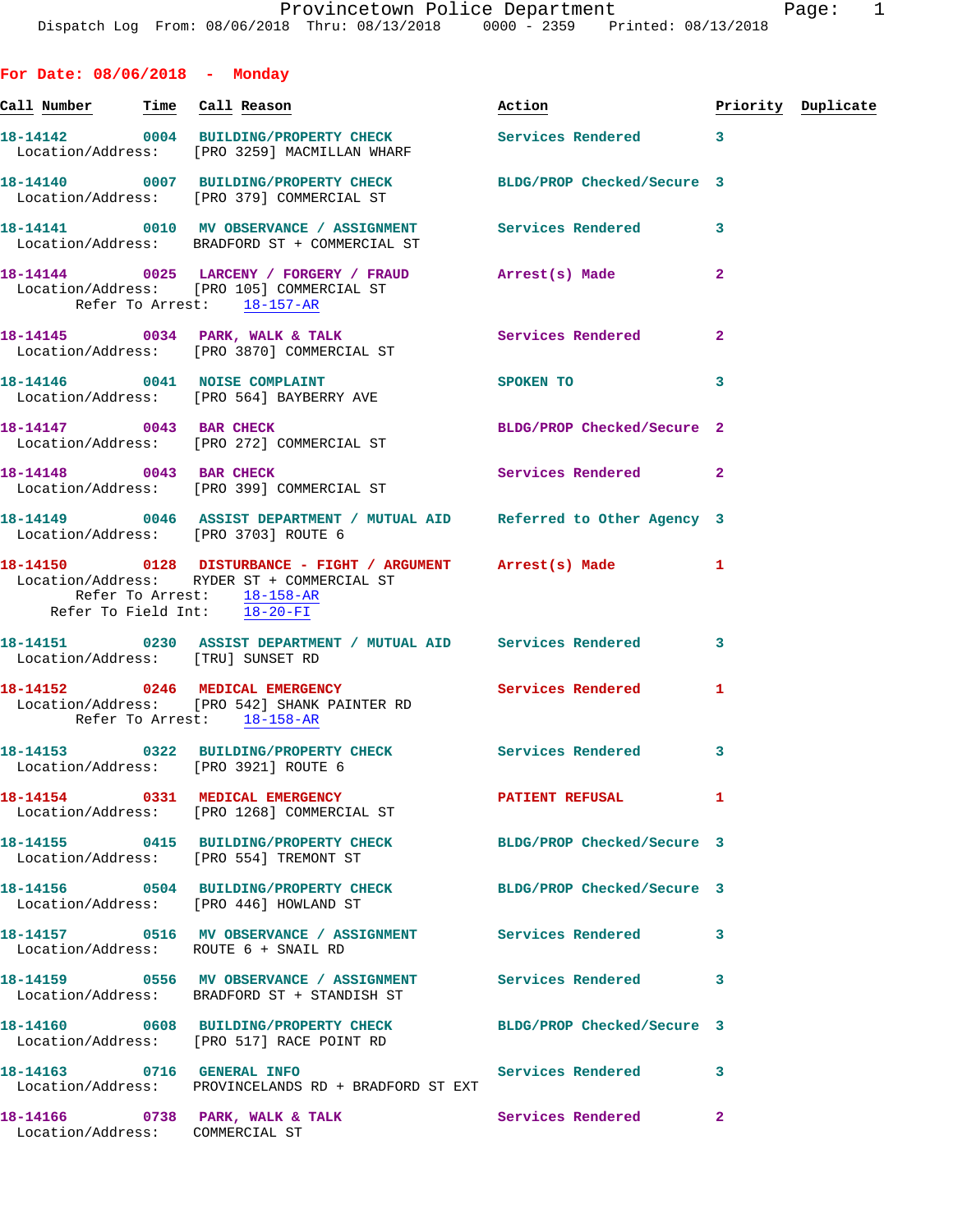Dispatch Log From: 08/06/2018 Thru: 08/13/2018 0000 - 2359 Printed: 08/13/2018

|                                                                   | 18-14169 0825 ESCORT / TRANSPORT<br>Location/Address: [ORL 1] ROCK HARBOR RD<br>Refer To Arrest: 18-157-AR | Transferred Custody 3      |                |    |
|-------------------------------------------------------------------|------------------------------------------------------------------------------------------------------------|----------------------------|----------------|----|
| 18-14175 1006 ANIMAL CALL                                         | Location/Address: [PRO 4093] OLD COLONY WAY                                                                | <b>Services Rendered</b>   | $\overline{2}$ |    |
| 18-14178    1015    ANIMAL CALL<br>Location/Address: ATLANTIC AVE |                                                                                                            | Referred to Other Agency 2 |                |    |
|                                                                   | 18-14179 1028 LOST OAKLEY SUNGLASSES<br>Location/Address: [PRO 3593] COMMERCIAL ST                         | Services Rendered          | 3              |    |
|                                                                   | 18-14180 1035 LOST WALLET<br>Location/Address: [PRO 105] COMMERCIAL ST                                     | Services Rendered          | 3              |    |
|                                                                   | 18-14181 1117 ANIMAL IN CHIMNEY<br>Location/Address: [PRO 1538] COMMERCIAL ST                              | Referred to Other Agency 2 |                |    |
|                                                                   | 18-14182 1121 MEDICAL EMERGENCY<br>Location/Address: [PRO 2750] COMMERCIAL ST                              | Transported to Hospital 1  |                |    |
|                                                                   | 18-14183 1128 NOISE COMPLAINT<br>Location/Address: [PRO 1242] PLEASANT ST                                  | <b>Services Rendered</b>   | 3              |    |
|                                                                   | 18-14184 1156 SERVICE CALL - POLICE<br>Location/Address: [PRO 542] SHANK PAINTER RD                        | <b>Services Rendered</b>   | 3              |    |
|                                                                   | 18-14185 1212 PARKING COMPLAINT<br>Location/Address: [PRO 285] COMMERCIAL ST                               | Could Not Locate           | 3              |    |
|                                                                   | 18-14186 1230 LOST WALLET<br>Location/Address: [PRO 2499] RACE POINT RD                                    | Services Rendered          | 3              |    |
| 18-14187 1235 MISSING PERSON                                      | Location/Address: [PRO 3314] COMMERCIAL ST                                                                 | Services Rendered          | 1              |    |
|                                                                   | 18-14188 1238 PARK, WALK & TALK<br>Location/Address: [PRO 3314] COMMERCIAL ST                              | Services Rendered          | $\overline{2}$ |    |
| 18-14189 1253 DOG IN MV                                           | Location/Address: [PRO 285] COMMERCIAL ST                                                                  | Services Rendered          | $\mathbf{2}$   | -1 |
| 18-14190 1307 MISSING PERSON                                      | Location/Address: [PRO 2673] BRADFORD ST                                                                   | Services Rendered          | $\mathbf{1}$   |    |
| 18-14191    1330 BIKE - GENERAL                                   | Location/Address: [PRO 197] COMMERCIAL ST                                                                  | Services Rendered          | $\mathbf{2}$   |    |
| 18-14192 1341 FOLLOW UP                                           | Location/Address: [PRO 542] SHANK PAINTER RD<br>Refer To Accident: 18-83-AC                                | FOLLOW UP                  | $\overline{a}$ |    |
|                                                                   | 18-14193    1403    HAZARDS<br>Location/Address: [PRO 1609] WEST VINE ST                                   | Referred to Other Agency 2 |                |    |
| 18-14194 1403 TRESPASS                                            | Location/Address: [PRO 1696] BAYBERRY AVE                                                                  | No Action Required         | $\overline{2}$ |    |
| Refer To Arrest: 18-157-AR                                        | 18-14195 1425 SERVICE CALL - POLICE Services Rendered<br>Location/Address: [PRO 542] SHANK PAINTER RD      |                            | 3              |    |
|                                                                   | 18-14196 1436 LOST SAMSUNG CELLPHONE<br>Location/Address: [PRO 542] SHANK PAINTER RD                       | Services Rendered          | 3              |    |
|                                                                   | 18-14197   1440 BIKE - ACCIDENT<br>Location/Address: [PRO 2217] COMMERCIAL ST                              | Investigated               | 1              |    |
|                                                                   | 18-14198 1524 MV OBSERVANCE / ASSIGNMENT Services Rendered                                                 |                            | 3              |    |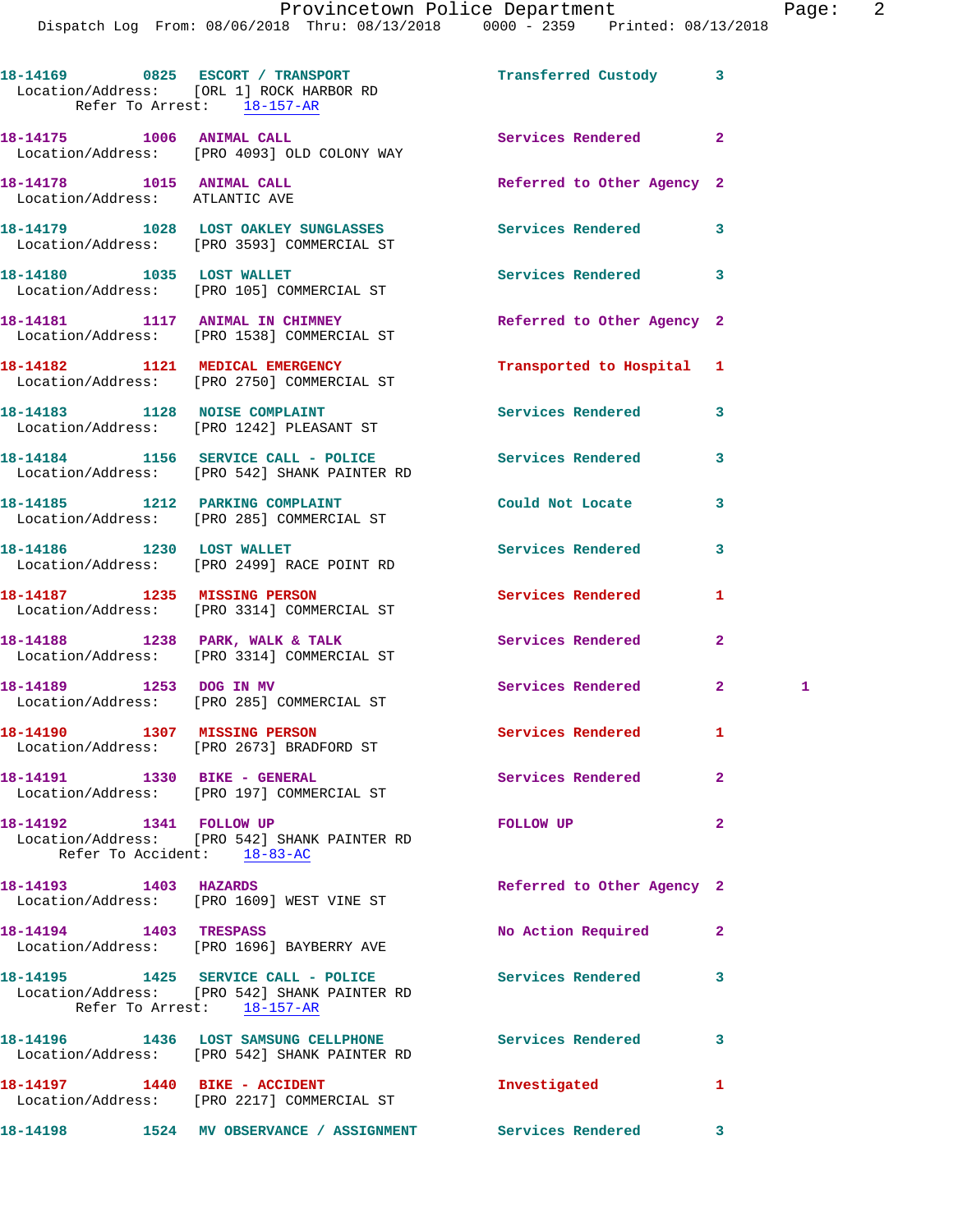|                                                                                               | Provincetown Police Department<br>Dispatch Log From: 08/06/2018 Thru: 08/13/2018 0000 - 2359 Printed: 08/13/2018 |                            |                |
|-----------------------------------------------------------------------------------------------|------------------------------------------------------------------------------------------------------------------|----------------------------|----------------|
| Location/Address: ROUTE 6 + SNAIL RD                                                          |                                                                                                                  |                            |                |
| 18-14199 1532 FOLLOW UP                                                                       | Location/Address: WASHINGTON AVE + COMMERCIAL ST                                                                 | No Action Required         | $\mathbf{2}$   |
|                                                                                               | 18-14200 1554 LARCENY / FORGERY / FRAUD SPOKEN TO<br>Location/Address: [PRO 249] COMMERCIAL ST                   |                            | $\mathbf{2}$   |
| 18-14202 1607 MV COLLISION                                                                    | Location/Address: [PRO 3489] COMMERCIAL ST                                                                       | <b>SPOKEN TO</b>           | 1              |
|                                                                                               | 18-14201 1610 MV DISABLED<br>Location/Address: ROUTE 6 + CONWELL ST                                              | No Action Required         | $\overline{2}$ |
|                                                                                               | 18-14204 1804 MEDICAL EMERGENCY<br>Location/Address: [PRO 208] COMMERCIAL ST                                     | <b>PATIENT REFUSAL</b>     | 1              |
|                                                                                               | 18-14206 1826 BIKE - ACCIDENT<br>Location/Address: [PRO 2737] COMMERCIAL ST                                      | <b>PATIENT REFUSAL</b>     | 1              |
| 18-14207 1850 FOLLOW UP                                                                       | Location/Address: [PRO 399] COMMERCIAL ST                                                                        | Services Rendered          | $\mathbf{2}$   |
|                                                                                               | 18-14208 1856 LOST PROPERTY<br>Location/Address: [PRO 542] SHANK PAINTER RD                                      | <b>Services Rendered</b>   | 3              |
|                                                                                               | 18-14210 1920 TRAFFIC CONTROL<br>Location: [PRO 3431] LOPES SQUARE                                               | <b>Services Rendered</b>   | 3              |
|                                                                                               | 18-14211 1921 STREET PERFORMER COMPLAINT SPOKEN TO<br>Location/Address: [PRO 2571] COMMERCIAL ST                 |                            | 3              |
|                                                                                               | 18-14209 1922 BUILDING/PROPERTY CHECK Services Rendered<br>Location/Address: [PRO 433] RYDER ST EXT              |                            | 3              |
| 18-14212 1932 MV COLLISION<br>Refer To Accident: 18-91-AC                                     | Location/Address: [PRO 2163] COMMERCIAL ST                                                                       | Services Rendered          | 1              |
|                                                                                               | 18-14213 1948 TRESPASS<br>Location/Address: [PRO 4041] BRADFORD ST                                               | <b>SPOKEN TO</b>           | $\mathbf{2}$   |
| 18-14214 1954 MV STOP<br>Location/Address: [PRO 2518] ROUTE 6<br>Refer To Citation: 18-823-CN |                                                                                                                  | <b>VERBAL WARNING</b>      |                |
|                                                                                               | 18-14215 2001 BY-LAW VIOLATION<br>Location/Address: [PRO 105] COMMERCIAL ST                                      | Citation / Warning Issue 2 |                |
|                                                                                               | 18-14216 2014 BUILDING/PROPERTY CHECK<br>Location/Address: [PRO 2500] COMMERCIAL ST                              | BLDG/PROP Checked/Secure 3 |                |
|                                                                                               | 18-14217 2016 BUILDING/PROPERTY CHECK<br>Location/Address: [PRO 182] COMMERCIAL ST                               | BLDG/PROP Checked/Secure 3 |                |
| 18-14219 2037 MV STOP                                                                         | Location: [PRO 3431] LOPES SQUARE<br>Refer To Citation: 18-824-CN                                                | <b>VERBAL WARNING</b>      | 3              |
|                                                                                               | 18-14220 2111 BUILDING/PROPERTY CHECK<br>Location/Address: [PRO 1952] COMMERCIAL ST                              | BLDG/PROP Checked/Secure 3 |                |
| 18-14221 2201 NOISE COMPLAINT<br>Location/Address: [PRO 1788] CREEK RD                        |                                                                                                                  | SPOKEN TO                  | 3              |
| 18-14222 2234 LOST PROPERTY                                                                   | Location/Address: [PRO 542] SHANK PAINTER RD                                                                     | <b>Services Rendered</b>   | 3              |
| 18-14223 2239 MV STOP<br>Refer To Citation: 18-825-CN                                         | Location/Address: COMMERCIAL ST + STANDISH ST                                                                    | <b>VERBAL WARNING</b>      | 3              |

Page:  $3$ <br>18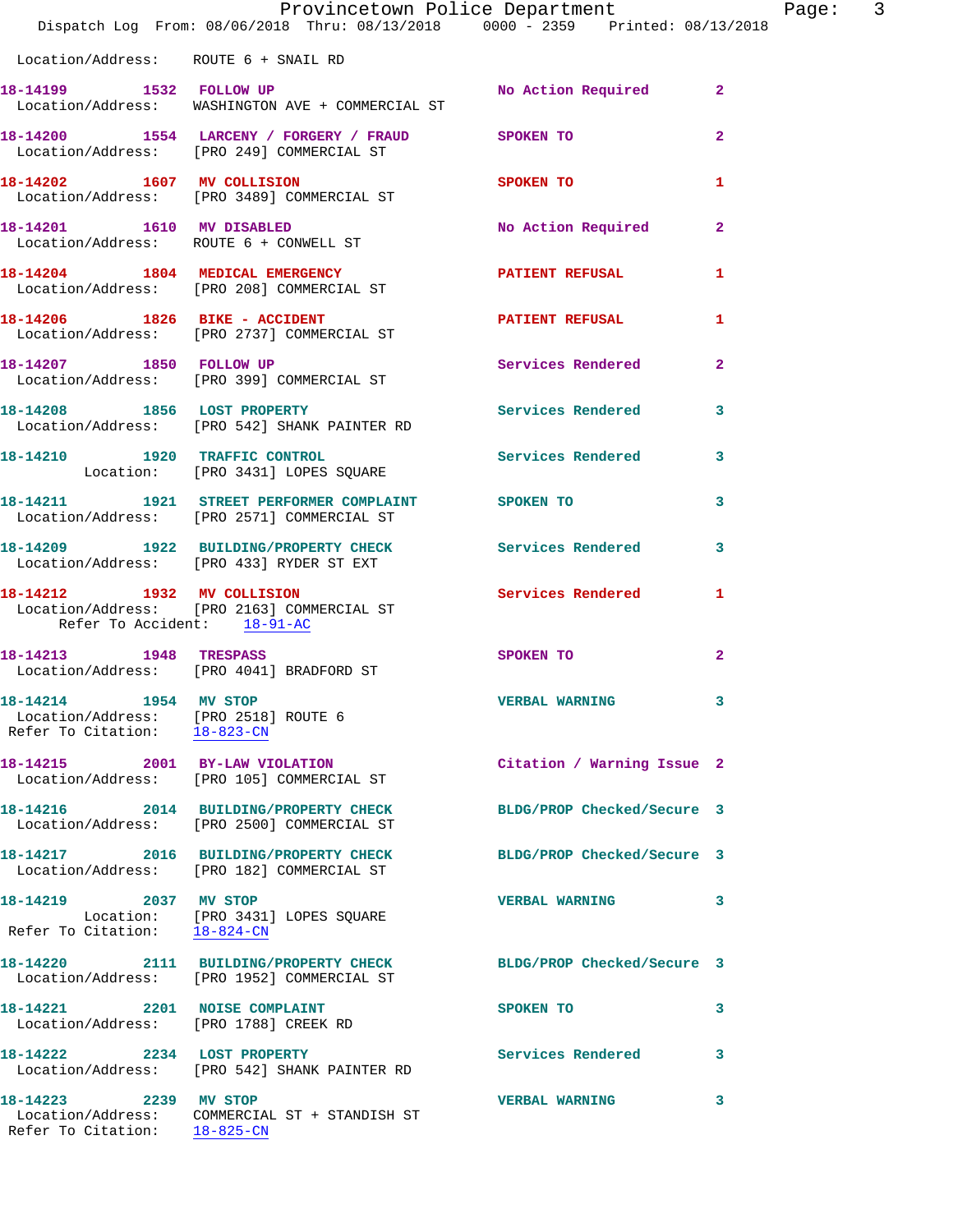|                                                                    | 18-14224 2305 BY-LAW VIOLATION<br>Location/Address: [PRO 105] COMMERCIAL ST                               | SPOKEN TO                  | $\mathbf{2}$               |
|--------------------------------------------------------------------|-----------------------------------------------------------------------------------------------------------|----------------------------|----------------------------|
| 18-14226 2318 BAR CHECK                                            | Location/Address: [PRO 399] COMMERCIAL ST                                                                 | Services Rendered          | $\mathbf{2}$               |
|                                                                    | 18-14225 2324 MV OBSERVANCE / ASSIGNMENT<br>Location/Address: HOWLAND ST + BRADFORD ST                    | Services Rendered          | 3                          |
| 18-14227 2326 MV STOP<br>Refer To Citation: 18-826-CN              | Location/Address: BANGS ST + BRADFORD ST                                                                  | <b>VERBAL WARNING</b>      | 3                          |
| 18-14228 2337 MV COMPLAINT<br>Location/Address: [PRO 2518] ROUTE 6 |                                                                                                           | Could Not Locate           | $\overline{\phantom{0}}$ 2 |
|                                                                    | 18-14229 2351 BUILDING/PROPERTY CHECK<br>Location/Address: [PRO 3430] COMMERCIAL ST                       | BLDG/PROP Checked/Secure 3 |                            |
|                                                                    | 18-14230 2351 BIKE - ACCIDENT<br>Location/Address: [PRO 175] COMMERCIAL ST                                | <b>GONE ON ARRIVAL 1</b>   |                            |
| For Date: $08/07/2018$ - Tuesday                                   |                                                                                                           |                            |                            |
|                                                                    | 18-14231 0003 BUILDING/PROPERTY CHECK Services Rendered 3<br>Location/Address: [PRO 2898] JEROME SMITH RD |                            |                            |
| 18-14233 0027 HAZARDS                                              | Location/Address: [PRO 523] COMMERCIAL ST                                                                 | Services Rendered          | $\mathbf{2}$               |
|                                                                    | 18-14234 0055 BIKE - ACCIDENT<br>Location/Address: [PRO 253] COMMERCIAL ST                                | Transported to Hospital 1  |                            |
| 18-14237 0146 MEDICAL EMERGENCY                                    | Location/Address: [PRO 1180] COMMERCIAL ST                                                                | <b>PATIENT REFUSAL</b>     | $\mathbf{1}$               |
|                                                                    | 18-14235 0151 BUILDING/PROPERTY CHECK<br>Location/Address: [PRO 444] HIGH POLE HILL                       | BLDG/PROP Checked/Secure 3 |                            |
|                                                                    | 18-14236 0157 MV OBSERVANCE / ASSIGNMENT<br>Location/Address: BRADFORD ST + HIGH POLE HILL                | <b>Services Rendered</b> 3 |                            |
| Location/Address: COMMERCIAL ST                                    | 18-14239 0215 BUILDING/PROPERTY CHECK                                                                     | BLDG/PROP Checked/Secure 3 |                            |
|                                                                    | 18-14238 0221 BUILDING/PROPERTY CHECK<br>Location/Address: [PRO 1645] HARRY KEMP WAY                      | BLDG/PROP Checked/Secure 3 |                            |
|                                                                    | 18-14240 0321 BUILDING/PROPERTY CHECK<br>Location/Address: [PRO 1778] SHANK PAINTER RD                    | BLDG/PROP Checked/Secure 3 |                            |
|                                                                    | 18-14241 0323 BUILDING/PROPERTY CHECK<br>Location/Address: [PRO 545] SHANK PAINTER RD                     | BLDG/PROP Checked/Secure 3 |                            |
|                                                                    | 18-14242 0331 PARK, WALK & TALK<br>Location/Address: [PRO 539] SHANK PAINTER RD                           | Services Rendered          | $\mathbf{2}$               |
|                                                                    | 18-14243 0459 BUILDING/PROPERTY CHECK Services Rendered<br>Location/Address: [PRO 2512] JEROME SMITH RD   |                            | $\mathbf{3}$               |
| Location/Address: ROUTE 6                                          | 18-14244 0507 MV OBSERVANCE / ASSIGNMENT Services Rendered                                                |                            | 3                          |
|                                                                    | 18-14245 0523 BUILDING/PROPERTY CHECK<br>Location/Address: [PRO 447] JEROME SMITH RD                      | BLDG/PROP Checked/Secure 3 |                            |
|                                                                    | 18-14246 0555 BY-LAW VIOLATION<br>Location/Address: [PRO 3430] COMMERCIAL ST                              | BLDG/PROP Checked/Secure 2 |                            |
|                                                                    |                                                                                                           |                            |                            |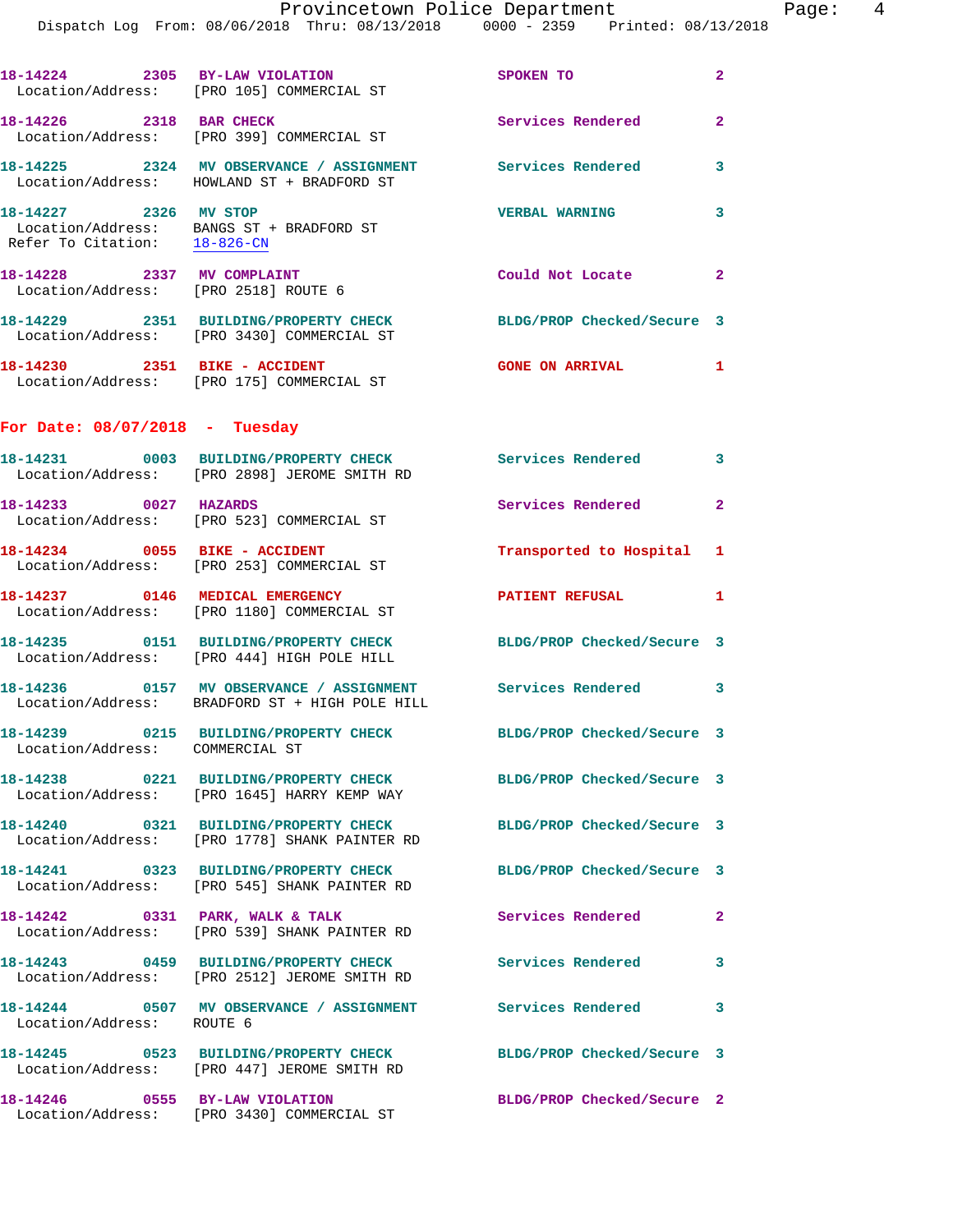|                                                                | Provincetown Police Department Page: 5<br>Dispatch Log From: 08/06/2018 Thru: 08/13/2018   0000 - 2359   Printed: 08/13/2018 |                            |              |   |  |
|----------------------------------------------------------------|------------------------------------------------------------------------------------------------------------------------------|----------------------------|--------------|---|--|
|                                                                | 18-14247 0753 MV OBSERVANCE / ASSIGNMENT Services Rendered 3<br>Location/Address: [PRO 444] HIGH POLE HILL                   |                            |              |   |  |
|                                                                | 18-14248 0817 BUILDING/PROPERTY CHECK Services Rendered 3<br>Location/Address: [PRO 2540] RACE POINT RD                      |                            |              |   |  |
|                                                                | 18-14249 0832 BUILDING/PROPERTY CHECK Services Rendered<br>Location/Address: [PRO 3259] MACMILLAN WHARF                      |                            | 3            |   |  |
|                                                                | 18-14250 0847 BUILDING/PROPERTY CHECK Services Rendered 3<br>Location/Address: [PRO 526] RYDER ST EXT                        |                            |              |   |  |
|                                                                | 18-14251 0856 BUILDING/PROPERTY CHECK Services Rendered<br>Location/Address: [PRO 2500] COMMERCIAL ST                        |                            | $\mathbf{3}$ |   |  |
| Refer To Accident: 18-96-AC                                    | 18-14254 0947 MV COMPLAINT<br>Location/Address: [PRO 2144] CONWELL ST                                                        | Services Rendered          | $\mathbf{2}$ |   |  |
|                                                                | 18-14256 1023 ANIMAL CALL<br>Location/Address: [PRO 3628] COMMERCIAL ST                                                      | Could Not Locate           | $\mathbf{2}$ |   |  |
|                                                                | 18-14257 1033 BUILDING/PROPERTY CHECK BLDG/PROP Checked/Secure 3<br>Location/Address: [PRO 3259] MACMILLAN WHARF             |                            |              |   |  |
|                                                                | 18-14258 1034 PARK, WALK & TALK 1988 Services Rendered 2<br>Location/Address: [PRO 105] COMMERCIAL ST                        |                            |              |   |  |
|                                                                | 18-14259 1059 LARCENY / FORGERY / FRAUD Services Rendered<br>Location/Address: [PRO 2885] COMMERCIAL ST                      |                            | $\mathbf{2}$ |   |  |
| 18-14261 1120 MV DISABLED                                      | Location/Address: [PRO 2479] ROUTE 6                                                                                         | Services Rendered          | $\mathbf{2}$ |   |  |
|                                                                | 18-14262 1129 PARK, WALK & TALK 1988 Services Rendered<br>Location/Address: [PRO 3344] COMMERCIAL ST                         |                            | 2            |   |  |
|                                                                | 18-14263 1146 MEDICAL EMERGENCY<br>Location/Address: [PRO 517] RACE POINT RD                                                 | Services Rendered          | 1.           |   |  |
|                                                                | 18-14264 1159 FOLLOW UP<br>Location/Address: [PRO 3628] COMMERCIAL ST                                                        | FOLLOW UP                  | $\mathbf{2}$ |   |  |
|                                                                | 18-14267 1205 SHOPLIFTING<br>Location/Address: [PRO 230] COMMERCIAL ST                                                       | Services Rendered          | 3            |   |  |
|                                                                | 18-14268 1251 LOST SAMSUNG V PHONE<br>Location/Address: [PRO 542] SHANK PAINTER RD                                           | <b>Services Rendered</b>   | 3            |   |  |
|                                                                | 18-14269 1313 MEDICAL EMERGENCY<br>Location/Address: [PRO 440] HARRY KEMP WAY                                                | Transported to Hospital 1  |              |   |  |
|                                                                | 18-14271 1328 COMPLAINT - GENERAL<br>Location/Address: [PRO 1592] PEARL ST                                                   | <b>Services Rendered</b>   | 3            |   |  |
|                                                                | 18-14270 1329 MV OBSERVANCE / ASSIGNMENT Services Rendered 3<br>Location/Address: ROUTE 6 + SHANK PAINTER RD                 |                            |              |   |  |
|                                                                | 18-14272 1357 BUILDING/PROPERTY CHECK<br>Location/Address: [PRO 3317] CEMETERY RD                                            | BLDG/PROP Checked/Secure 3 |              | 1 |  |
|                                                                | 18-14273 1407 LANDLORD / TENANT<br>Location/Address: [PRO 1696] BAYBERRY AVE                                                 | Services Rendered          | $\mathbf{2}$ |   |  |
|                                                                | 18-14275 1422 MEDICAL EMERGENCY<br>Location/Address: [PRO 1740] BRADFORD ST EXT                                              | <b>PATIENT REFUSAL</b>     | 1            |   |  |
| 18-14277 1528 ASSIST CITIZEN<br>Location/Address: SHIPS WAY RD |                                                                                                                              | SPOKEN TO                  | 3            |   |  |
|                                                                |                                                                                                                              |                            |              |   |  |

**18-14278 1534 SHOPLIFTING Services Rendered 3**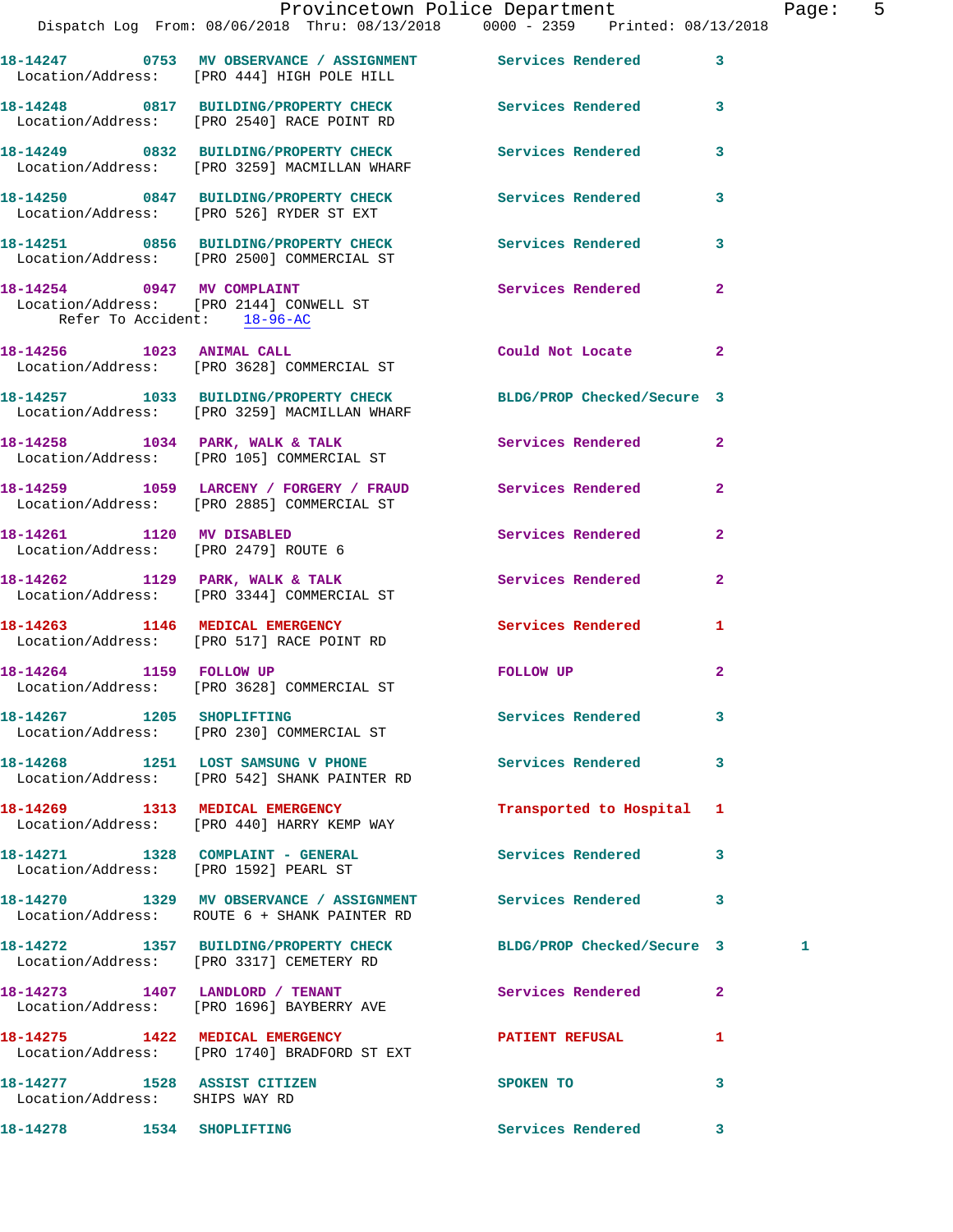|                                      | Provincetown Police Department The Page: 6<br>Dispatch Log From: 08/06/2018 Thru: 08/13/2018 0000 - 2359 Printed: 08/13/2018 |                                       |                            |   |  |
|--------------------------------------|------------------------------------------------------------------------------------------------------------------------------|---------------------------------------|----------------------------|---|--|
|                                      | Location/Address: [PRO 274] COMMERCIAL ST                                                                                    |                                       |                            |   |  |
|                                      | 18-14279 1542 MV DISABLED<br>Location/Address: [PRO 2520] PRINCE ST                                                          | Services Rendered 2                   |                            |   |  |
|                                      | 18-14280 1554 HARASSMENT / THREATS SPOKEN TO<br>Location/Address: [PRO 3007] HARRY KEMP WAY                                  |                                       | $\overline{2}$             |   |  |
|                                      | 18-14282   1601   BUILDING/PROPERTY CHECK   Services Rendered   3<br>Location/Address: [PRO 2977] COMMERCIAL ST              |                                       |                            |   |  |
|                                      | 18-14281 1603 SERVICE CALL - POLICE Services Rendered 3<br>Location/Address: [PRO 516] RACE POINT RD                         |                                       |                            |   |  |
|                                      | 18-14283 1610 BUILDING/PROPERTY CHECK BLDG/PROP Checked/Secure 3<br>Location/Address: [PRO 2500] COMMERCIAL ST               |                                       |                            |   |  |
|                                      | 18-14284    1619    FOLLOW UP<br>Location/Address: [PRO 542] SHANK PAINTER RD                                                | SPOKEN TO                             | $\overline{\phantom{a}}$ 2 |   |  |
|                                      | 18-14285 1631 ASSIST DEPARTMENT / MUTUAL AID Services Rendered 3<br>Location/Address: [PRO 2543] MACMILLAN WHARF             |                                       |                            |   |  |
| Location/Address: [PRO 3672] ROUTE 6 | 18-14286 1718 MV COMPLAINT                                                                                                   | Could Not Locate 2                    |                            |   |  |
|                                      | 18-14289 1745 LOST PROPERTY<br>Location/Address: [PRO 173] COMMERCIAL ST                                                     | Services Rendered 3                   |                            |   |  |
|                                      | 18-14288 1749 BUILDING/PROPERTY CHECK Services Rendered 3<br>Location/Address: [PRO 63] BRADFORD ST EXT                      |                                       |                            |   |  |
|                                      | 18-14290 1829 MEDICAL EMERGENCY<br>Location/Address: [PRO 726] BRADFORD ST                                                   | PATIENT REFUSAL                       | $\mathbf{1}$               |   |  |
| Refer To Accident: 18-92-AC          | 18-14291 1910 MV COLLISION<br>Location/Address: [PRO 2173] COMMERCIAL ST                                                     | Services Rendered 1                   |                            |   |  |
|                                      | 18-14292 1916 FOLLOW UP<br>Location/Address: [PRO 3443] COMMERCIAL ST                                                        | No Action Required 2                  |                            |   |  |
|                                      | 18-14293 1940 GENERAL INFO<br>Location/Address: [PRO 2543] MACMILLAN WHARF                                                   | No Action Required 3                  |                            |   |  |
|                                      | 18-14294 1953 BUILDING/PROPERTY CHECK BLDG/PROP Checked/Secure 3<br>Location/Address: [PRO 4041] BRADFORD ST                 |                                       |                            |   |  |
|                                      | 18-14295 1954 MV HIT & RUN<br>Location/Address: [PRO 3912] SHANK PAINTER RD                                                  | Could Not Locate                      | $\mathbf{2}$               |   |  |
| 18-14296 2016 LOST PROPERTY          | Location/Address: [PRO 1312] CENTRAL ST                                                                                      | Services Rendered 3                   |                            | 1 |  |
|                                      | 18-14297 2042 MEDICAL EMERGENCY<br>Location/Address: [PRO 413] CONWELL ST                                                    | Transported to Hospital 1             |                            |   |  |
|                                      | 18-14298 2042 BUILDING/PROPERTY CHECK BLDG/PROP Checked/Secure 3<br>Location/Address: [PRO 3033] COMMERCIAL ST               |                                       |                            |   |  |
|                                      | 18-14299 2042 BUILDING/PROPERTY CHECK<br>Location/Address: [PRO 182] COMMERCIAL ST                                           | BLDG/PROP Checked/Secure 3            |                            |   |  |
|                                      | 18-14300 2117 BUILDING/PROPERTY CHECK BLDG/PROP Checked/Secure 3<br>Location/Address: [PRO 182] COMMERCIAL ST                |                                       |                            |   |  |
|                                      | 18-14302 2144 FOLLOW UP<br>Location/Address: [PRO 2217] COMMERCIAL ST                                                        | No Action Required 2                  |                            |   |  |
|                                      | 18-14303 2149 PARKING COMPLAINT<br>Location/Address: [PRO 193] COMMERCIAL ST                                                 | Peace Restored and the Peace Restored | 3                          |   |  |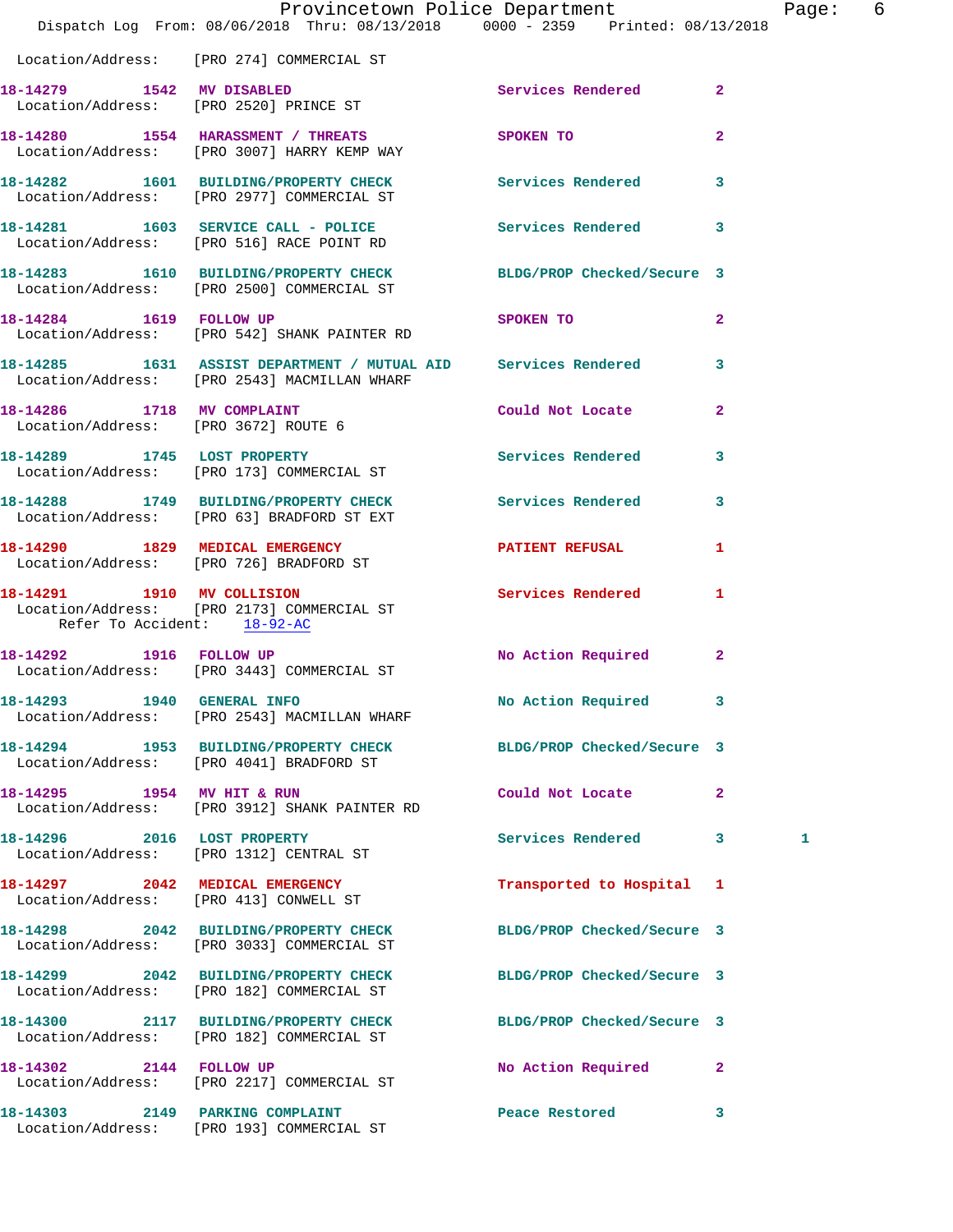| Location/Address: [EAH] OLD ORCHARD RD                            | 18-14304 2149 ASSIST DEPARTMENT / MUTUAL AID Referred to Other Agency 3                                        |                            |                |
|-------------------------------------------------------------------|----------------------------------------------------------------------------------------------------------------|----------------------------|----------------|
|                                                                   | 18-14305 2202 BUILDING/PROPERTY CHECK BLDG/PROP Checked/Secure 3<br>Location/Address: [PRO 2500] COMMERCIAL ST |                            |                |
|                                                                   | 18-14306 2213 BY-LAW VIOLATION<br>Location/Address: [PRO 2543] MACMILLAN WHARF                                 | Citation / Warning Issue 2 |                |
| 18-14307 2235 MEDICAL EMERGENCY                                   | Location/Address: [PRO 2543] MACMILLAN WHARF                                                                   | PATIENT REFUSAL 1          |                |
|                                                                   | 18-14308 2259 BUILDING/PROPERTY CHECK<br>Location/Address: [PRO 382] COMMERCIAL ST                             | BLDG/PROP Checked/Secure 3 |                |
| 18-14309 2300 MV STOP<br>Refer To Citation: 18-827-CN             | Location/Address: [PRO 2564] COMMERCIAL ST                                                                     | <b>VERBAL WARNING</b>      | 3              |
| 18-14311 2323 FOLLOW UP                                           | Location/Address: [PRO 3443] COMMERCIAL ST                                                                     | Could Not Locate           | $\overline{2}$ |
|                                                                   | 18-14312 2337 BY-LAW VIOLATION<br>Location/Address: [PRO 182] COMMERCIAL ST                                    | <b>VERBAL WARNING</b>      | $\mathbf{2}$   |
| 18-14314 2354 BAR CHECK<br>Location/Address: [PRO 484] MASONIC PL |                                                                                                                | No Action Required 2       |                |
| For Date: 08/08/2018 - Wednesday                                  |                                                                                                                |                            |                |
| 18-14316 0023 BAR CHECK                                           | Location/Address: [PRO 208] COMMERCIAL ST                                                                      | No Action Required 2       |                |
|                                                                   | 18-14315 0031 BUILDING/PROPERTY CHECK<br>Location/Address: [PRO 3442] COMMERCIAL ST                            | BLDG/PROP Checked/Secure 3 |                |
|                                                                   | 18-14318 0038 BUILDING/PROPERTY CHECK<br>Location/Address: [PRO 3259] MACMILLAN WHARF                          | BLDG/PROP Checked/Secure 3 |                |
| Location/Address: CONWELL ST + ROUTE 6                            | 18-14319 0055 MV OBSERVANCE / ASSIGNMENT No Action Required                                                    |                            | $\mathbf{3}$   |
|                                                                   | 18-14320 0108 MV OBSERVANCE / ASSIGNMENT Services Rendered 3<br>Location/Address: [PRO 94] BRADFORD ST         |                            |                |
| 18-14321 0110 MV STOP<br>Refer To Citation: 18-828-CN             | Location/Address: ROUTE 6 + SANDY HILL LN                                                                      | <b>VERBAL WARNING</b>      | 3              |
| 18-14322 0110 MV STOP                                             | Location/Address: BRADFORD ST + HIGH POLE HILL Refer To Citation: $\frac{18-829-\text{CN}}{18-829-\text{CN}}}$ | <b>VERBAL WARNING</b>      | 3              |
| 18-14323 0116 MV STOP<br>Refer To Citation: 18-832-CN             | Location/Address: [PRO 223] COMMERCIAL ST                                                                      | <b>VERBAL WARNING</b>      | 3              |
|                                                                   | 18-14324 0119 PARK, WALK & TALK<br>Location/Address: [PRO 105] COMMERCIAL ST                                   | No Action Required         | $\mathbf{2}$   |
| 18-14325 0134 MV STOP                                             | Location/Address: [PRO 3276] COMMERCIAL ST                                                                     | <b>VERBAL WARNING</b>      | 3              |
| 18-14326 0138 BY-LAW VIOLATION<br>Location/Address: RYDER ST      |                                                                                                                | <b>VERBAL WARNING</b>      | $\mathbf{2}$   |
| 18-14327 0149 MV STOP                                             |                                                                                                                | <b>VERBAL WARNING</b>      | 3              |

 Location/Address: HOWLAND ST Refer To Citation: 18-831-CN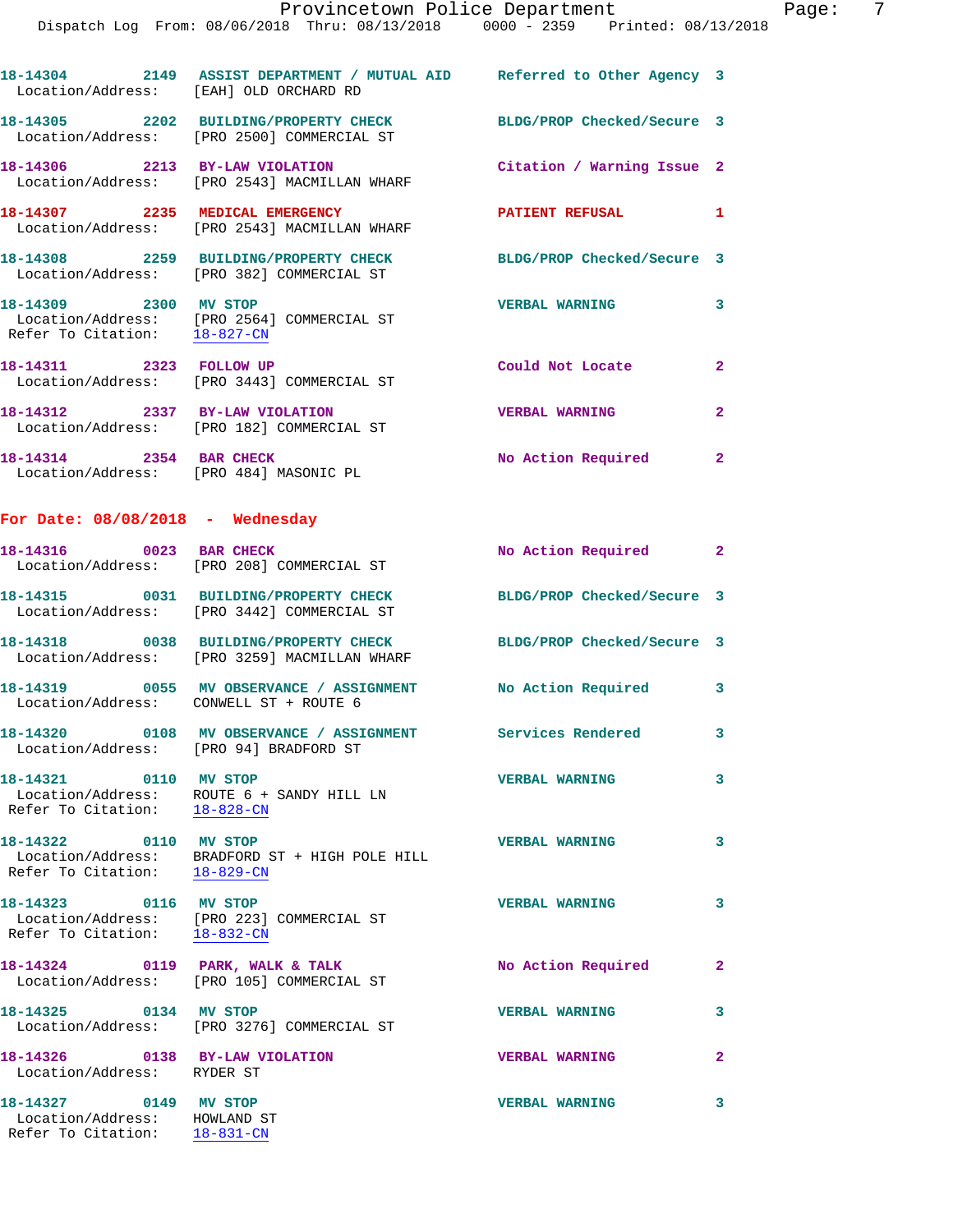|                                         | 18-14329 0209 BUILDING/PROPERTY CHECK<br>Location/Address: [PRO 2977] COMMERCIAL ST | BLDG/PROP Checked/Secure 3 |                |
|-----------------------------------------|-------------------------------------------------------------------------------------|----------------------------|----------------|
|                                         | 18-14330 0211 COMPLAINT - GENERAL<br>Location/Address: [PRO 525] COMMERCIAL ST      | SPOKEN TO                  | 3              |
|                                         | 18-14331 0213 BUILDING/PROPERTY CHECK<br>Location/Address: [PRO 3430] COMMERCIAL ST | BLDG/PROP Checked/Secure 3 |                |
| Location/Address: [PRO 2492] WINSLOW ST | 18-14328 0214 BUILDING/PROPERTY CHECK                                               | Services Rendered 3        |                |
|                                         | 18-14332 0218 BUILDING/PROPERTY CHECK<br>Location/Address: [PRO 182] COMMERCIAL ST  | BLDG/PROP Checked/Secure 3 |                |
|                                         | 18-14333 0218 BUILDING/PROPERTY CHECK<br>Location/Address: [PRO 3033] COMMERCIAL ST | BLDG/PROP Checked/Secure 3 |                |
| Location/Address: ROUTE 6               | 18-14334 0523 MV OBSERVANCE / ASSIGNMENT Services Rendered 3                        |                            |                |
| Location/Address: [PRO 3287] ROUTE 6    | 18-14336 0525 BUILDING/PROPERTY CHECK BLDG/PROP Checked/Secure 3                    |                            |                |
| Location/Address: ROUTE 6 + HOWLAND ST  | 18-14337 6547 MV OBSERVANCE / ASSIGNMENT Services Rendered                          |                            | 3              |
|                                         | 18-14338 0739 INJURED BIRD<br>Location/Address: YOUNGS CT + COMMERCIAL ST           | Transferred Custody        | $\mathbf{2}$   |
| 18-14340 0837 PARK, WALK & TALK         | Location/Address: [PRO 2885] COMMERCIAL ST                                          | Services Rendered          | $\mathbf{2}$   |
|                                         | 18-14341 0842 SERVICE CALL - POLICE<br>Location/Address: [ORL 1] ROCK HARBOR RD     | <b>Services Rendered</b>   | 3              |
| 18-14342 0857 MEDICAL EMERGENCY         | Location/Address: [PRO 1006] NELSON AVE                                             | Transported to Hospital 1  |                |
|                                         | 18-14343 0905 TRAFFIC CONTROL<br>Location/Address: PEARL ST + BRADFORD ST           | Services Rendered          | 3              |
|                                         | 18-14344 0905 FOLLOW UP<br>Location/Address: [PRO 527] RYDER ST EXT + COMMERCIAL ST | <b>Services Rendered</b>   | $\mathbf{2}$   |
|                                         | 18-14345 1003 COMPLAINT - GENERAL<br>Location/Address: [PRO 1435] STANDISH ST       | Services Rendered          | 3              |
|                                         | 18-14346 1019 PARK, WALK & TALK<br>Location/Address: [PRO 3870] COMMERCIAL ST       | Services Rendered          | $\overline{2}$ |
| 18-14348 1047 DOGS IN VEHICLE           | Location/Address: [PRO 3296] SHANK PAINTER RD                                       | <b>VERBAL WARNING</b>      | $\mathbf{2}$   |
| 18-14349 1111 PARK, WALK & TALK         | Location/Address: [PRO 1265] COMMERCIAL ST                                          | Services Rendered          | $\mathbf{2}$   |
| 18-14350 1131 LOST IPHONE 6S            | Location/Address: [PRO 356] COMMERCIAL ST                                           | <b>Services Rendered</b>   | 3              |
| 18-14351 1134 MEDICAL EMERGENCY         | Location/Address: [PRO 440] HARRY KEMP WAY                                          | Transported to Hospital 1  |                |
| Location/Address: [PRO 2520] PRINCE ST  | 18-14352 1150 BUILDING/PROPERTY CHECK                                               | BLDG/PROP Checked/Secure 3 |                |
|                                         | 18-14353 1150 BUILDING/PROPERTY CHECK<br>Location/Address: [PRO 106] COMMERCIAL ST  | BLDG/PROP Checked/Secure 3 |                |
| 18-14354                                | 1151 BUILDING/PROPERTY CHECK                                                        | BLDG/PROP Checked/Secure 3 |                |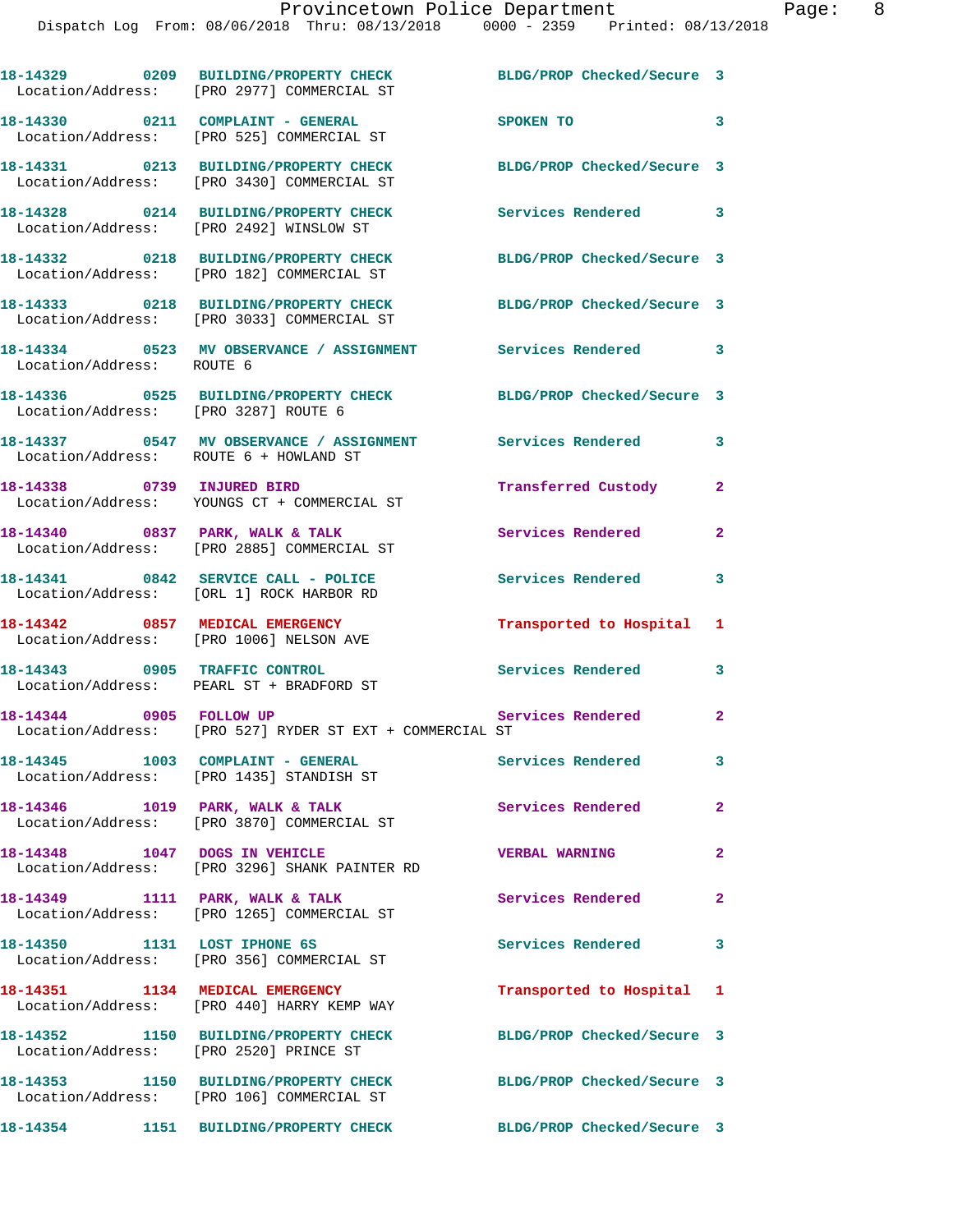|                                 | Dispatch Log From: 08/06/2018 Thru: 08/13/2018 0000 - 2359 Printed: 08/13/2018                               | Provincetown Police Department |              | Page: | - 9 |
|---------------------------------|--------------------------------------------------------------------------------------------------------------|--------------------------------|--------------|-------|-----|
|                                 | Location/Address: [PRO 2898] JEROME SMITH RD                                                                 |                                |              |       |     |
| 18-14355 1152 ALARM - FIRE      | Location/Address: [PRO 3670] SHANK PAINTER RD                                                                | False Alarm 1                  |              |       |     |
|                                 | 18-14356 1204 SERVE SUMMONS<br>Location/Address: [PRO 1408] OLD COLONY WAY                                   | Could Not Locate               | $\mathbf{3}$ |       |     |
|                                 | 18-14358 1237 LOST BLACK WALLET Services Rendered 3<br>Location/Address: [PRO 542] SHANK PAINTER RD          |                                |              |       |     |
|                                 | 18-14357 1242 BUILDING/PROPERTY CHECK Services Rendered<br>Location/Address: [PRO 2500] COMMERCIAL ST        |                                | 3            |       |     |
|                                 | 18-14359 1249 BUILDING/PROPERTY CHECK Services Rendered 3<br>Location/Address: [PRO 526] RYDER ST EXT        |                                |              |       |     |
|                                 | 18-14360 1320 KEEP THE PEACE<br>Location/Address: [PRO 3420] JOHNSON ST                                      | Services Rendered              | $\mathbf{2}$ |       |     |
| Location/Address: MAYFLOWER AVE | 18-14361 1329 PARK, WALK & TALK                                                                              | Services Rendered              | $\mathbf{2}$ |       |     |
|                                 | 18-14362 1343 BUILDING/PROPERTY CHECK Services Rendered<br>Location/Address: [PRO 3259] MACMILLAN WHARF      |                                | 3            |       |     |
|                                 | 18-14363 1351 MV OBSERVANCE / ASSIGNMENT Services Rendered<br>Location/Address: HIGH POLE HILL + BRADFORD ST |                                | $\mathbf{3}$ |       |     |
|                                 | 18-14364 1359 BUILDING/PROPERTY CHECK Services Rendered 3<br>Location/Address: [PRO 3259] MACMILLAN WHARF    |                                |              |       |     |
|                                 | 18-14365 1402 PARKING COMPLAINT<br>Location/Address: DAGGETT LN + COMMERCIAL ST                              | Services Rendered 3            |              |       |     |
|                                 | 18-14366 1409 INJURED BIRDS<br>Location/Address: [PRO 3712] RYDER ST EXT                                     | Referred to Other Agency 2     |              |       |     |
| 18-14367 1414 MISSING PERSON    | Location/Address: [PRO 3314] COMMERCIAL ST                                                                   | Transferred Custody 1          |              |       |     |
| 18-14369 1459 BY-LAW VIOLATION  | Location/Address: [PRO 105] COMMERCIAL ST                                                                    | GONE ON ARRIVAL 2              |              |       |     |
|                                 | 18-14371 1539 HARASSMENT / THREATS<br>Location/Address: [PRO 1186] COMMERCIAL ST                             | SPOKEN TO                      | $\mathbf{2}$ |       |     |
|                                 | 18-14370 1542 BUILDING/PROPERTY CHECK Services Rendered 3<br>Location/Address: [PRO 3259] MACMILLAN WHARF    |                                |              |       |     |
|                                 | 18-14374 1543 COMPLAINT - GENERAL<br>Location/Address: [PRO 2577] BRADFORD ST                                | <b>Services Rendered</b>       | 3            |       |     |
|                                 | 18-14372 1546 PARK, WALK & TALK<br>Location/Address: [PRO 105] COMMERCIAL ST                                 | No Action Required             | $\mathbf{2}$ |       |     |
|                                 | 18-14373 1547 MEDICAL EMERGENCY<br>Location/Address: [PRO 1615] BANGS ST                                     | Transported to Hospital 1      |              |       |     |
|                                 | 18-14375 1600 SERVICE CALL - POLICE<br>Location/Address: [PRO 516] RACE POINT RD                             | Services Rendered 3            |              |       |     |
| Location/Address: COMMERCIAL ST | 18-14377 1731 ASSIST DEPARTMENT / MUTUAL AID Could Not Locate 3                                              |                                |              |       |     |
|                                 | 18-14378 1735 MEDICAL EMERGENCY<br>Location/Address: [PRO 106] COMMERCIAL ST                                 | Transported to Hospital 1      |              |       |     |
|                                 | 18-14376 1740 BUILDING/PROPERTY CHECK Services Rendered 3<br>Location/Address: [PRO 433] RYDER ST EXT        |                                |              |       |     |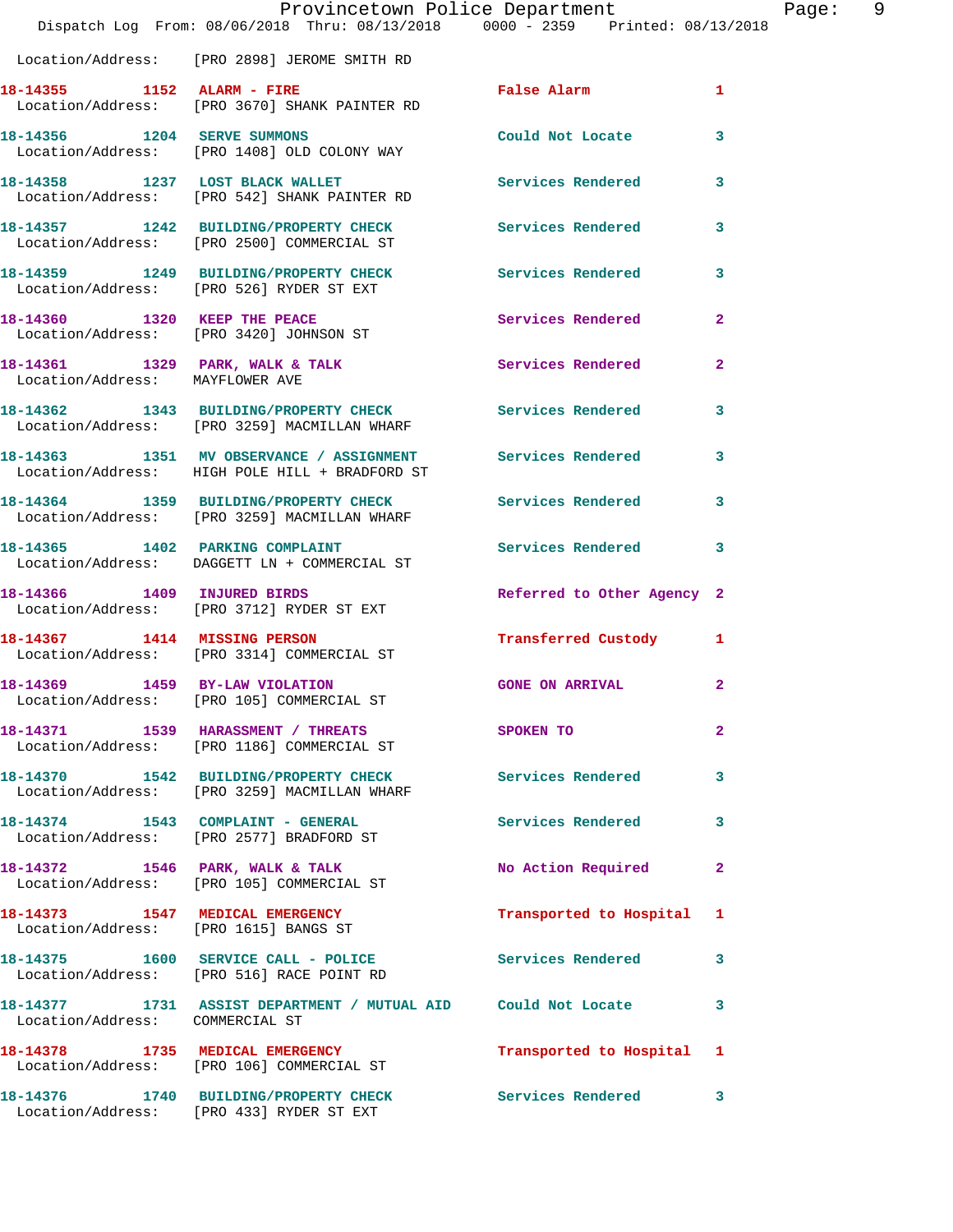|                                                                    |                                                                                                                | Provincetown Police Department |              | Page: 10 |  |
|--------------------------------------------------------------------|----------------------------------------------------------------------------------------------------------------|--------------------------------|--------------|----------|--|
|                                                                    | Dispatch Log From: 08/06/2018 Thru: 08/13/2018 0000 - 2359 Printed: 08/13/2018                                 |                                |              |          |  |
|                                                                    | 18-14380 1800 COMPLAINT - GENERAL Services Rendered 3<br>Location/Address: [PRO 542] SHANK PAINTER RD          |                                |              |          |  |
|                                                                    | 18-14382 1804 COMPLAINT - GENERAL<br>Location/Address: [PRO 106] COMMERCIAL ST                                 | Could Not Locate 3             |              |          |  |
|                                                                    | 18-14381 1816 BUILDING/PROPERTY CHECK Services Rendered 3<br>Location/Address: [PRO 3737] BRADFORD ST          |                                |              |          |  |
|                                                                    | 18-14383 1816 MV COLLISION<br>Location/Address: BRADFORD ST + STANDISH ST                                      | Citation / Warning Issue 1     |              |          |  |
|                                                                    | 18-14384 1818 PARKING COMPLAINT<br>Location/Address: [PRO 3359] HARRY KEMP WAY                                 | Services Rendered 3            |              |          |  |
| 18-14385 1856 HAZARDS                                              | Location/Address: [PRO 87] CENTER ST                                                                           | Referred to Other Agency 2     |              |          |  |
| 18-14386 1903 MV COMPLAINT<br>Location/Address: [PRO 3672] ROUTE 6 |                                                                                                                | Could Not Locate 2             |              |          |  |
|                                                                    | 18-14387 1946 BUILDING/PROPERTY CHECK BLDG/PROP Checked/Secure 3<br>Location/Address: [PRO 3033] COMMERCIAL ST |                                |              |          |  |
|                                                                    | 18-14389 1952 BUILDING/PROPERTY CHECK<br>Location/Address: [PRO 4041] BRADFORD ST                              | BLDG/PROP Checked/Secure 3     |              |          |  |
|                                                                    | 18-14390 2006 BUILDING/PROPERTY CHECK BLDG/PROP Checked/Secure 3<br>Location/Address: [PRO 519] RACE POINT RD  |                                |              |          |  |
|                                                                    | 18-14392 2024 BUILDING/PROPERTY CHECK BLDG/PROP Checked/Secure 3<br>Location/Address: [PRO 4080] RYDER ST EXT  |                                |              |          |  |
|                                                                    | 18-14393 2037 BUILDING/PROPERTY CHECK<br>Location/Address: [PRO 3259] MACMILLAN WHARF                          | BLDG/PROP Checked/Secure 3     |              |          |  |
| 18-14396 2107 MV DISABLED                                          | Location/Address: [PRO 2558] BRADFORD ST                                                                       | Services Rendered 2            |              |          |  |
|                                                                    | 18-14399 2114 MV DISABLED<br>Location/Address: [PRO 1892] SHANK PAINTER RD                                     | No Action Required             | $\mathbf{2}$ |          |  |
| 18-14401 2143 TRESPASS                                             | Location/Address: [PRO 182] COMMERCIAL ST                                                                      | <b>VERBAL WARNING</b>          |              |          |  |
| 18-14402 2155 TRESPASS                                             | Location/Address: [PRO 182] COMMERCIAL ST                                                                      | <b>VERBAL WARNING</b>          | $\mathbf{2}$ |          |  |
|                                                                    | 18-14403 2202 COMPLAINT - GENERAL<br>Location/Address: [PRO 3443] COMMERCIAL ST                                | <b>GONE ON ARRIVAL</b>         | 3            |          |  |
| 18-14405 2217 TRESPASS<br>Refer To Arrest: 18-160-AR               | Location/Address: [PRO 182] COMMERCIAL ST                                                                      | Arrest(s) Made                 | $\mathbf{2}$ |          |  |
|                                                                    | 18-14406 2222 ALARM - FIRE<br>Location/Address: [PRO 3167] COMMERCIAL ST                                       | False Alarm                    | 1            |          |  |
|                                                                    | 18-14407 2226 COMPLAINT - GENERAL<br>Location/Address: [PRO 3420] JOHNSON ST                                   | SPOKEN TO                      | 3            |          |  |
|                                                                    | 18-14409 2305 NOISE COMPLAINT<br>Location/Address: [PRO 3554] ATLANTIC AVE                                     | SPOKEN TO                      | 3            |          |  |
| Location/Address: STANDISH ST                                      | 18-14410 2319 COMPLAINT - GENERAL Services Rendered 3                                                          |                                |              | 1        |  |
|                                                                    |                                                                                                                |                                |              |          |  |

**18-14411 2345 BUILDING/PROPERTY CHECK BLDG/PROP Checked/Secure 3**  Location/Address: [PRO 382] COMMERCIAL ST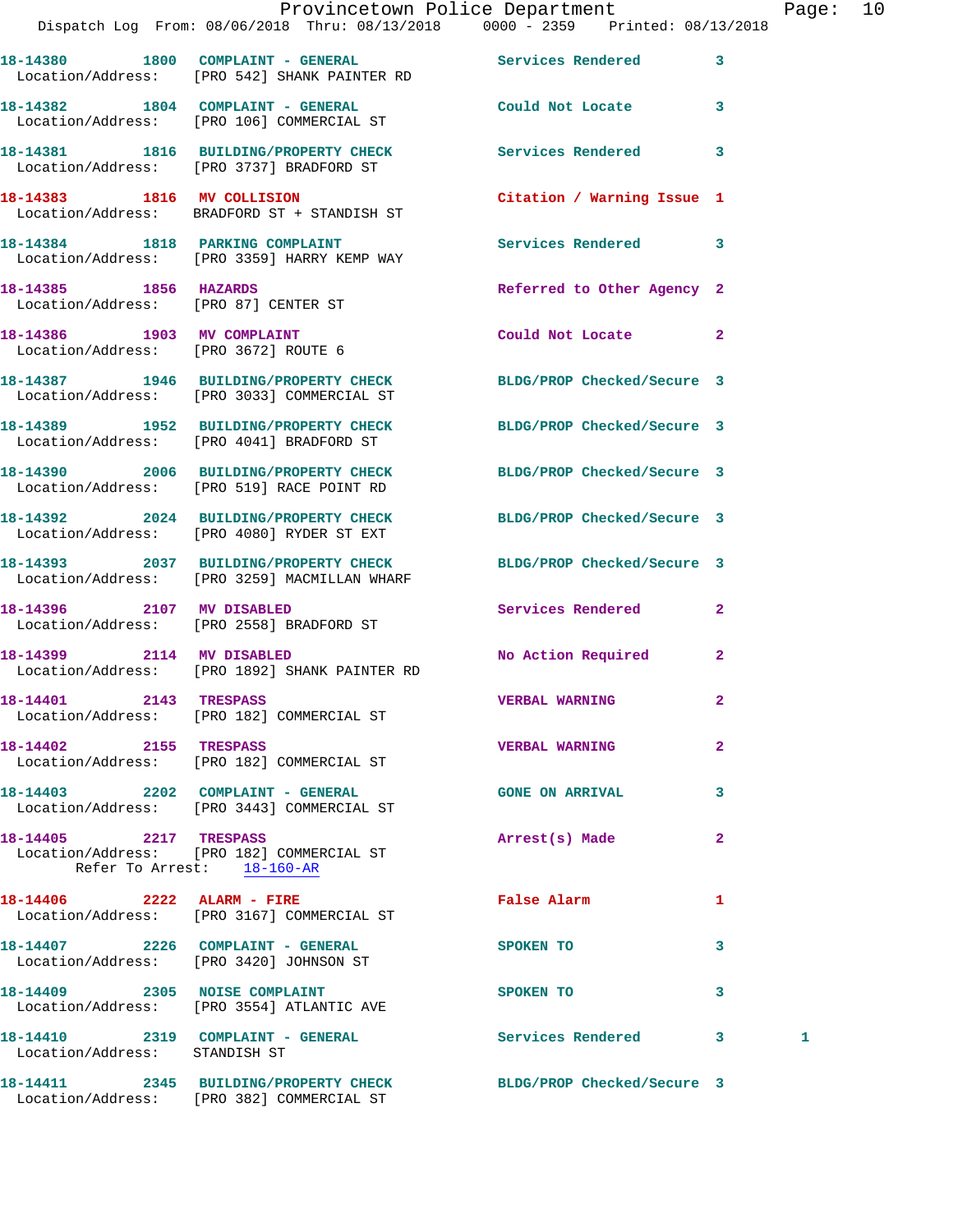|                                                                                     | Dispatch Log From: 08/06/2018 Thru: 08/13/2018 0000 - 2359 Printed: 08/13/2018                                                  | Provincetown Police Department |              | Page: 11 |  |
|-------------------------------------------------------------------------------------|---------------------------------------------------------------------------------------------------------------------------------|--------------------------------|--------------|----------|--|
| For Date: $08/09/2018$ - Thursday                                                   |                                                                                                                                 |                                |              |          |  |
|                                                                                     |                                                                                                                                 | No Action Required             | $\mathbf{2}$ |          |  |
| Location: CENTER/WEST                                                               | 18-14415 0046 PARK, WALK & TALK NO Action Required                                                                              |                                | $\mathbf{2}$ |          |  |
|                                                                                     | 18-14417 0103 MEDICAL EMERGENCY<br>Location/Address: [PRO 1599] RACE RD                                                         | PATIENT REFUSAL                | $\mathbf{1}$ |          |  |
|                                                                                     | 18-14418 0120 MV OBSERVANCE / ASSIGNMENT Services Rendered<br>Location/Address: BRADFORD ST + COURT ST                          |                                | 3            |          |  |
| 18-14419 0142 MV STOP<br>Refer To Citation: T1244184                                | Location/Address: BRADFORD ST + CONWELL ST                                                                                      | Citation / Warning Issue 3     |              |          |  |
|                                                                                     | 18-14421 0212 MV OBSERVANCE / ASSIGNMENT No Action Required 3<br>Location/Address: BRADFORD ST + HOWLAND ST                     |                                |              |          |  |
|                                                                                     | 18-14422 0217 BUILDING/PROPERTY CHECK<br>Location/Address: [PRO 3259] MACMILLAN WHARF                                           | BLDG/PROP Checked/Secure 3     |              |          |  |
| Refer To Citation: 18-834-CN                                                        | 18-14423 0220 MV STOP<br>Location/Address: PRINCE ST + BRADFORD ST                                                              | <b>VERBAL WARNING</b>          | 3            |          |  |
| 18-14424 0223 MV STOP<br>Location/Address: CENTER ST<br>Refer To Citation: T1244185 |                                                                                                                                 | Citation / Warning Issue 3     |              |          |  |
|                                                                                     | 18-14425 0238 MISSING PERSON<br>Location/Address: [PRO 3908] COMMERCIAL ST                                                      | Services Rendered 1            |              |          |  |
| Location/Address: ROUTE 6                                                           | 18-14426 0510 MV OBSERVANCE / ASSIGNMENT Services Rendered                                                                      |                                | 3            |          |  |
|                                                                                     | 18-14427 0519 MV OBSERVANCE / ASSIGNMENT Services Rendered<br>Location/Address: JEROME SMITH RD + SHANK PAINTER RD              |                                | 3            |          |  |
|                                                                                     | 18-14428      0532   MV OBSERVANCE / ASSIGNMENT      Services Rendered<br>Location/Address: BRADFORD ST + HIGH POLE HILL        |                                | 3            |          |  |
|                                                                                     | 18-14429 0739 MEDICAL EMERGENCY<br>Location/Address: [PRO 726] BRADFORD ST                                                      | Transported to Hospital 1      |              |          |  |
|                                                                                     | 18-14430 0813 MEDICAL EMERGENCY<br>Location/Address: [PRO 1194] COMMERCIAL ST                                                   | Transported to Hospital 1      |              |          |  |
|                                                                                     | 18-14431 0816 ESCORT / TRANSPORT<br>Location/Address: [ORL 1] ROCK HARBOR RD<br>Refer To Arrest: 18-160-AR                      | Transferred Custody 3          |              |          |  |
|                                                                                     | 18-14432  0822 MEDICAL EMERGENCY  PATIENT REFUSAL<br>Location/Address: [PRO 542] SHANK PAINTER RD<br>Refer To $P/C$ : 18-162-AR |                                | 1            |          |  |
|                                                                                     | 18-14433 0827 ALARM - GENERAL Services Rendered 1<br>Location/Address: [PRO 3304] COMMERCIAL ST                                 |                                |              |          |  |
|                                                                                     | 18-14434 0901 911 - GENERAL<br>Location/Address: [PRO 3296] SHANK PAINTER RD                                                    | Services Rendered 1            |              |          |  |
|                                                                                     | 18-14435 0913 ALARM - FIRE<br>Location/Address: [PRO 512] PRINCE ST                                                             | False Alarm                    | 1            |          |  |
| Location/Address: BREWSTER ST                                                       | 18-14436 0915 SERVICE CALL - POLICE Services Rendered 3                                                                         |                                |              |          |  |
| 18-14437 0921 LOST PROPERTY                                                         |                                                                                                                                 | Services Rendered 3            |              |          |  |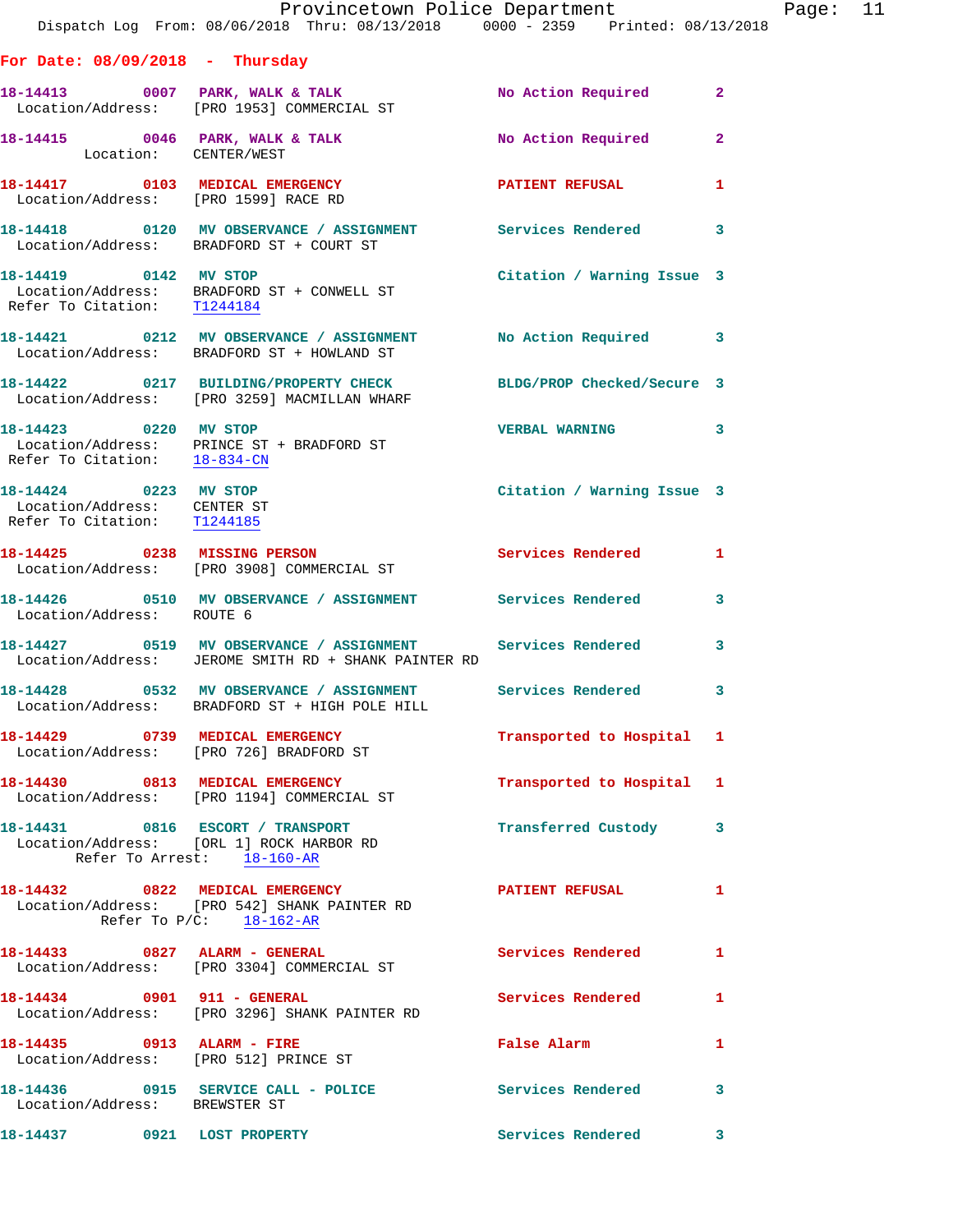|                                      | Provincetown Police Department<br>Dispatch Log From: 08/06/2018 Thru: 08/13/2018 0000 - 2359 Printed: 08/13/2018   |                           |                | Page: 12 |  |
|--------------------------------------|--------------------------------------------------------------------------------------------------------------------|---------------------------|----------------|----------|--|
| Location/Address: [PRO 3440] ROUTE 6 |                                                                                                                    |                           |                |          |  |
|                                      | 18-14438 0937 BUILDING/PROPERTY CHECK Services Rendered 3<br>Location/Address: [PRO 3259] MACMILLAN WHARF          |                           |                |          |  |
| Refer To Accident: 18-93-AC          | 18-14440 0951 MV HIT & RUN SPOKEN TO 2<br>Location/Address: [PRO 1895] BRADFORD ST                                 |                           |                |          |  |
|                                      | 18-14443 0955 MV OBSERVANCE / ASSIGNMENT Services Rendered 3<br>Location/Address: [PRO 408] CONWELL ST             |                           |                |          |  |
|                                      | 18-14441 0957 MEDICAL EMERGENCY<br>Location/Address: [PRO 2227] BRADFORD ST                                        | Transported to Hospital 1 |                |          |  |
|                                      | 18-14439 1003 BUILDING/PROPERTY CHECK Services Rendered 3<br>Location/Address: [PRO 2206] PILGRIMS LANDING         |                           |                |          |  |
| Location/Address: [PRO 4048] ROUTE 6 | 18-14444 1035 MV OBSERVANCE / ASSIGNMENT Services Rendered 3                                                       |                           |                |          |  |
|                                      | 18-14445 1113 MEDICAL EMERGENCY Services Rendered 1<br>Location/Address: [PRO 1892] SHANK PAINTER RD               |                           |                |          |  |
| Refer To Accident: 18-94-AC          | 18-14446 1114 MV HIT & RUN<br>Location/Address: [PRO 2207] SHANK PAINTER RD                                        | SPOKEN TO                 | $\overline{2}$ |          |  |
|                                      | 18-14449 1126 LOST PROPERTY/TAG HEUER Services Rendered 3<br>Location/Address: [PRO 542] SHANK PAINTER RD          |                           |                |          |  |
|                                      | 18-14447 1130 PARK, WALK & TALK Services Rendered 2<br>Location/Address: [PRO 105] COMMERCIAL ST                   |                           |                |          |  |
| 18-14451 1143 ANIMAL CALL            | Location/Address: [PRO 1323] COMMERCIAL ST                                                                         | <b>GONE ON ARRIVAL</b>    | $\overline{2}$ |          |  |
|                                      | 18-14453 1150 COMPLAINT - GENERAL<br>Location/Address: [PRO 774] BREWSTER ST                                       | Services Rendered 3       |                |          |  |
|                                      | 18-14454 1217 MEDICAL EMERGENCY Services Rendered 1<br>Location/Address: [PRO 2539] RYDER ST EXT                   |                           |                |          |  |
|                                      | 18-14455 1233 MEDICAL EMERGENCY<br>Location/Address: [PRO 542] SHANK PAINTER RD                                    | Transported to Hospital 1 |                |          |  |
|                                      | 18-14457 1337 LOST PROPERTY<br>Location/Address: [PRO 542] SHANK PAINTER RD                                        | Services Rendered 3       |                |          |  |
| Location/Address: RACE POINT RD      | 18-14459   1355 BIKE - ACCIDENT                                                                                    | Transported to Hospital 1 |                |          |  |
| Location/Address: SNAIL RD           | 18-14458 1358 MV OBSERVANCE / ASSIGNMENT Services Rendered 3                                                       |                           |                |          |  |
|                                      | 18-14464 1518 FOLLOW UP<br>Location/Address: [PRO 94] BRADFORD ST                                                  | No Action Required        | $\mathbf{2}$   |          |  |
| 18-14465 1541 FOLLOW UP              | Location/Address: [PRO 1478] GOSNOLD ST                                                                            | No Action Required 2      |                |          |  |
|                                      | 18-14467 1612 PARK, WALK & TALK<br>Location/Address: [PRO 182] COMMERCIAL ST                                       | Services Rendered         | $\mathbf{2}$   |          |  |
| Location/Address: RACE POINT RD      | 18-14469 1624 MEDICAL EMERGENCY                                                                                    | <b>PATIENT REFUSAL</b>    | 1              |          |  |
|                                      | 18-14470 1717 MV OBSERVANCE / ASSIGNMENT Services Rendered 3<br>Location/Address: RACE POINT RD + SEASHORE PARK DR |                           |                |          |  |
|                                      | 18-14471 1720 BUILDING/PROPERTY CHECK BLDG/PROP Checked/Secure 3                                                   |                           |                |          |  |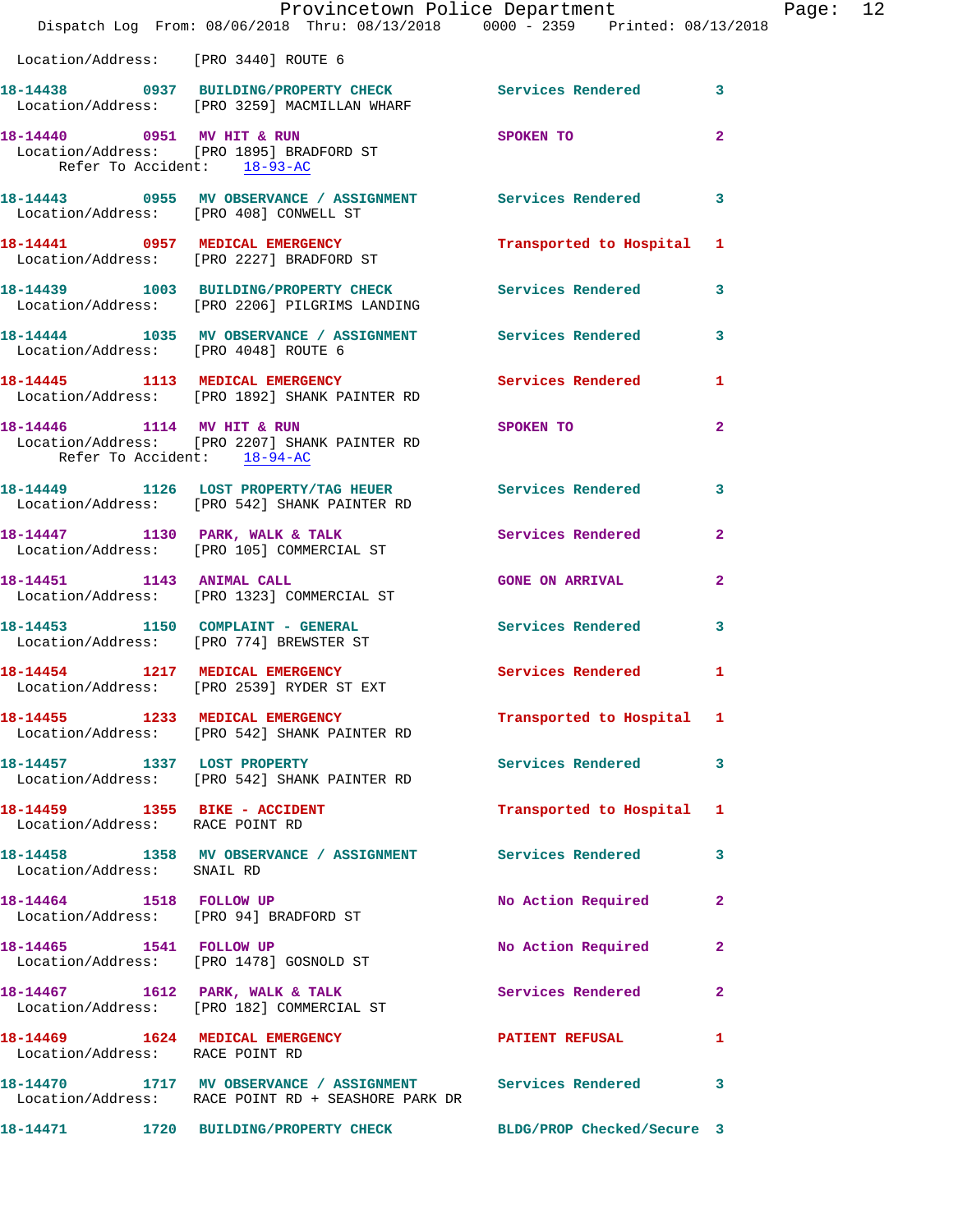|                                                                                                  | Provincetown Police Department<br>Dispatch Log From: 08/06/2018 Thru: 08/13/2018 0000 - 2359 Printed: 08/13/2018 |                            |                |
|--------------------------------------------------------------------------------------------------|------------------------------------------------------------------------------------------------------------------|----------------------------|----------------|
|                                                                                                  | Location/Address: [PRO 519] RACE POINT RD                                                                        |                            |                |
| 18-14474 1751 ANIMAL CALL                                                                        | Location/Address: [PRO 1989] COMMERCIAL ST                                                                       | Services Rendered          | $\overline{2}$ |
|                                                                                                  | 18-14476 1859 GENERAL INFO<br>Location/Address: [PRO 2492] WINSLOW ST                                            | Services Rendered          | 3              |
|                                                                                                  | 18-14478    1930    ANIMAL CALL<br>Location/Address: [PRO 182] COMMERCIAL ST                                     | <b>Services Rendered</b>   | $\overline{a}$ |
|                                                                                                  | 18-14480 1944 PARKING COMPLAINT<br>Location/Address: BRADFORD ST + MILLER HILL RD                                | SPOKEN TO                  | 3              |
| 18-14479    1951 MV STOP<br>Location/Address: [PRO 2513] ROUTE 6<br>Refer To Citation: 18-835-CN |                                                                                                                  | <b>VERBAL WARNING</b>      | 3              |
|                                                                                                  | 18-14482 1955 MV COMPLAINT<br>Location/Address: CENTER ST + COMMERCIAL ST                                        | Services Rendered          | $\overline{2}$ |
| Location/Address: [TRU] ROUTE 6                                                                  | 18-14483 1958 ASSIST DEPARTMENT / MUTUAL AID Services Rendered                                                   |                            | 3              |
|                                                                                                  | 18-14484 2003 MV STOP<br>Location/Address: [PRO 2577] BRADFORD ST<br>Refer To Citation: 18-836-CN                | <b>VERBAL WARNING</b>      | 3              |
|                                                                                                  | 18-14485 2007 PARKING COMPLAINT<br>Location/Address: [PRO 399] COMMERCIAL ST                                     | <b>GONE ON ARRIVAL</b>     | 3              |
| Location/Address: NELSON AVE                                                                     | 18-14481 2010 BUILDING/PROPERTY CHECK Services Rendered                                                          |                            | 3              |
| 18-14488 2051 FOLLOW UP                                                                          | Location/Address: [PRO 450] JOHNSON ST                                                                           | <b>VERBAL WARNING</b>      | $\overline{2}$ |
|                                                                                                  | 18-14489 2105 BUILDING/PROPERTY CHECK BLDG/PROP Checked/Secure 3<br>Location/Address: [PRO 3033] COMMERCIAL ST   |                            |                |
|                                                                                                  | 18-14490 2105 BUILDING/PROPERTY CHECK<br>Location/Address: [PRO 182] COMMERCIAL ST                               | BLDG/PROP Checked/Secure 3 |                |
| 18-14491 2105 FOLLOW UP                                                                          | Location/Address: [PRO 542] SHANK PAINTER RD                                                                     | No Action Required         | 2              |
|                                                                                                  | 18-14492 2149 BUILDING/PROPERTY CHECK<br>Location/Address: [PRO 1638] COMMERCIAL ST                              | BLDG/PROP Checked/Secure 3 |                |
|                                                                                                  | 18-14493 2158 BUILDING/PROPERTY CHECK<br>Location/Address: [PRO 4084] COMMERCIAL ST                              | BLDG/PROP Checked/Secure 3 |                |
| 18-14494 2241 MV STOP                                                                            | Location/Address: [PRO 3456] RYDER ST EXT                                                                        | No Action Required         | 3              |
|                                                                                                  | 18-14495 2322 MEDICAL EMERGENCY<br>Location/Address: [PRO 442] HARRY KEMP WAY                                    | <b>PATIENT REFUSAL</b>     | 1              |
| 18-14496 2330 MV STOP<br>Refer To Citation: 18-837-CN                                            | Location/Address: SHANK PAINTER RD + COURT ST                                                                    | <b>VERBAL WARNING</b>      | 3              |
|                                                                                                  | 18-14497 2350 BUILDING/PROPERTY CHECK<br>Location/Address: [PRO 3033] COMMERCIAL ST                              | BLDG/PROP Checked/Secure 3 |                |
|                                                                                                  | 18-14498 2351 BUILDING/PROPERTY CHECK<br>Location/Address: [PRO 182] COMMERCIAL ST                               | BLDG/PROP Checked/Secure 3 |                |

**For Date: 08/10/2018 - Friday**

Page: 13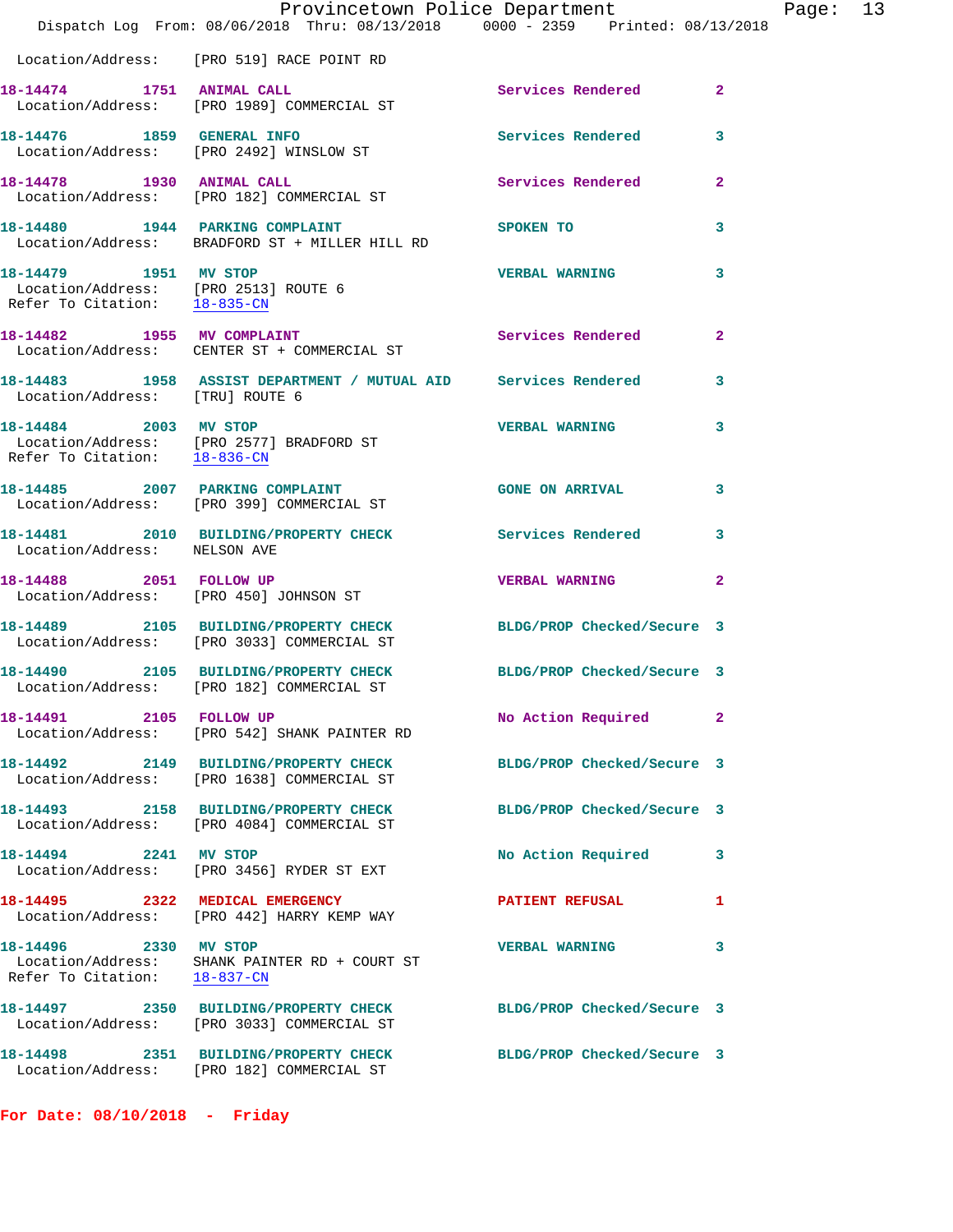|                                                                                    | Dispatch Log From: 08/06/2018 Thru: 08/13/2018 0000 - 2359 Printed: 08/13/2018                            | Provincetown Police Department |              | Page: 14 |  |
|------------------------------------------------------------------------------------|-----------------------------------------------------------------------------------------------------------|--------------------------------|--------------|----------|--|
|                                                                                    | 18-14499 0008 BUILDING/PROPERTY CHECK Services Rendered<br>Location/Address: [PRO 3259] MACMILLAN WHARF   |                                | 3            |          |  |
| 18-14500 0014 MV STOP                                                              | Location/Address: ROUTE 6 + HOWLAND ST<br>Refer To Citation: 18-838-CN                                    | <b>VERBAL WARNING 3</b>        |              |          |  |
| 18-14501 0024 MV STOP                                                              | Location/Address: BRADFORD ST + ALLERTON ST                                                               | No Action Required             | 3            |          |  |
|                                                                                    | 18-14503 0032 MV OBSERVANCE / ASSIGNMENT Services Rendered<br>Location/Address: BRADFORD ST + STANDISH ST |                                | 3            |          |  |
|                                                                                    | 18-14502 0036 MV OBSERVANCE / ASSIGNMENT<br>Location/Address: BRADFORD ST + HOWLAND ST                    | No Action Required 3           |              |          |  |
| 18-14504 0037 MV STOP<br>Location/Address: ROUTE 6<br>Refer To Citation: 18-839-CN |                                                                                                           | <b>VERBAL WARNING</b>          | 3            |          |  |
| 18-14505 0040 MV STOP                                                              | Location/Address: BRADFORD ST + THISTLEMORE RD<br>Refer To Citation: $\frac{18-840-CN}{18-840-CN}$        | <b>VERBAL WARNING</b>          | 3            |          |  |
| 18-14506 0056 MV STOP<br>Refer To Citation: T1244186<br>Refer To Arrest: 18-163-AR | Location/Address: [PRO 766] BRADFORD ST                                                                   | Arrest(s) Made                 | 3            |          |  |
|                                                                                    | 18-14508 0149 MEDICAL EMERGENCY<br>Location/Address: [PRO 578] WINTHROP ST                                | Transported to Hospital 1      |              |          |  |
| Location/Address: ROUTE 6 + SNAIL RD                                               | 18-14509 0528 MV OBSERVANCE / ASSIGNMENT Services Rendered                                                |                                | 3            |          |  |
|                                                                                    | 18-14511 0549 MEDICAL EMERGENCY<br>Location/Address: [PRO 1466] COMMERCIAL ST                             | Services Rendered 1            |              |          |  |
|                                                                                    | 18-14510 0556 BUILDING/PROPERTY CHECK<br>Location/Address: [PRO 1638] COMMERCIAL ST                       | BLDG/PROP Checked/Secure 3     |              |          |  |
| Location/Address: [PRO 3287] ROUTE 6                                               |                                                                                                           | Services Rendered              | $\mathbf{2}$ |          |  |
| Refer To Accident: 18-95-AC                                                        | 18-14514 0733 MV HIT & RUN<br>Location/Address: [PRO 2977] COMMERCIAL ST                                  | Services Rendered              | 2            |          |  |
|                                                                                    | 18-14515 0739 MV DISABLED<br>Location/Address: FRANKLIN ST + BRADFORD ST                                  | Services Rendered              | $\mathbf{2}$ |          |  |
|                                                                                    | 18-14516 0815 SERVICE CALL - POLICE<br>Location/Address: [ORL 1] ROCK HARBOR RD                           | Services Rendered              | 3            |          |  |
|                                                                                    | 18-14517 0830 MV COMPLAINT<br>Location/Address: [PRO 1282] BANGS ST                                       | SPOKEN TO                      | $\mathbf{2}$ |          |  |
| Location/Address: [PRO 4048] ROUTE 6                                               | 18-14518 0840 MV OBSERVANCE / ASSIGNMENT Services Rendered                                                |                                | 3            |          |  |
|                                                                                    | 18-14519 0845 FOLLOW UP<br>Location/Address: [PRO 3443] COMMERCIAL ST                                     | Services Rendered              | $\mathbf{2}$ |          |  |
|                                                                                    | 18-14520 0909 PARK, WALK & TALK<br>Location/Address: [PRO 2605] COMMERCIAL ST                             | Services Rendered              | $\mathbf{2}$ |          |  |
| Refer To Accident: 18-94-AC                                                        | 18-14521 0913 FOLLOW UP<br>Location/Address: [PRO 2207] SHANK PAINTER RD                                  | Services Rendered              | 2            |          |  |

18-14522 0923 FOLLOW UP Services Rendered 2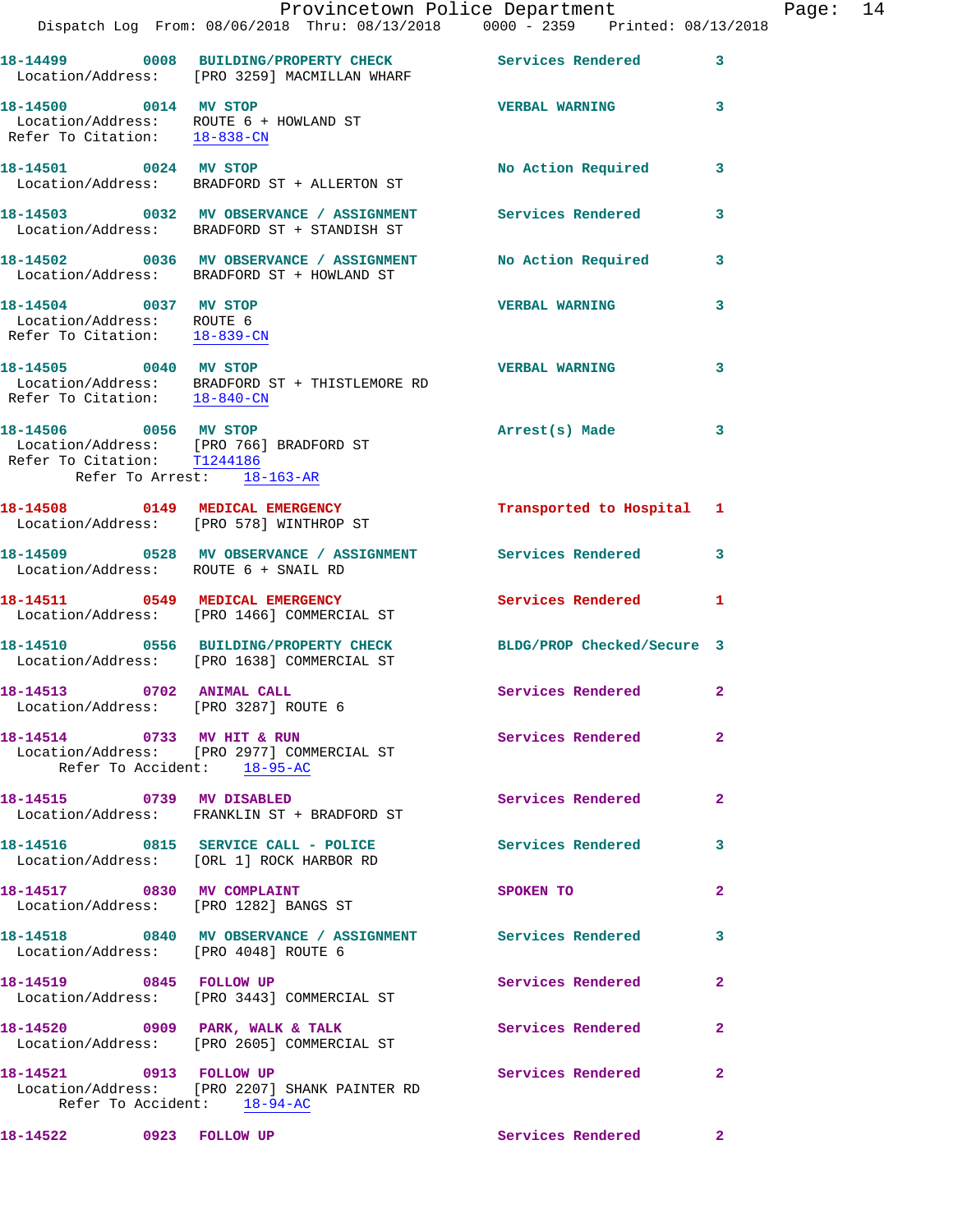|                                      | Dispatch Log From: 08/06/2018 Thru: 08/13/2018 0000 - 2359 Printed: 08/13/2018                                   | Provincetown Police Department |                | Page: 15 |  |
|--------------------------------------|------------------------------------------------------------------------------------------------------------------|--------------------------------|----------------|----------|--|
|                                      | Location/Address: [PRO 2461] BRADFORD ST EXT                                                                     |                                |                |          |  |
|                                      | 18-14523 0924 LOST PROPERTY<br>Location/Address: [PRO 3296] SHANK PAINTER RD                                     | Services Rendered 3            |                |          |  |
|                                      | 18-14524 0952 LOST PROPERTY<br>Location/Address: [PRO 542] SHANK PAINTER RD                                      | Services Rendered              | 3              |          |  |
| 18-14525 0956 LOST PROPERTY          | Location/Address: [OT] OLD MILL LN                                                                               | Services Rendered              | 3              |          |  |
|                                      | 18-14526 0959 MV COMPLAINT<br>Location/Address: [PRO 197] COMMERCIAL ST                                          | Services Rendered              | $\mathbf{2}$   |          |  |
|                                      | 18-14527 1002 PARKING COMPLAINT<br>Location/Address: [PRO 1399] MONTELLO ST                                      | Services Rendered              | 3              |          |  |
| Location/Address: NELSON AVE         | 18-14528 1006 SERVICE CALL - POLICE 3 Services Rendered                                                          |                                | 3              |          |  |
|                                      | 18-14529 1021 LOST PROPERTY<br>Location/Address: [PRO 542] SHANK PAINTER RD                                      | Services Rendered              | 3              |          |  |
|                                      | 18-14530 1028 MV COMPLAINT<br>Location/Address: BANGS ST + BRADFORD ST                                           | Services Rendered              | $\mathbf{2}$   |          |  |
|                                      | 18-14531 1134 BUILDING/PROPERTY CHECK BLDG/PROP Checked/Secure 3<br>Location/Address: [PRO 3259] MACMILLAN WHARF |                                |                |          |  |
|                                      | 18-14532 1141 PARKING COMPLAINT<br>Location/Address: [PRO 4025] BRADFORD ST                                      | Citation / Warning Issue 3     |                |          |  |
|                                      | 18-14533 1144 MEDICAL EMERGENCY<br>Location/Address: [PRO 440] HARRY KEMP WAY                                    | Transported to Hospital 1      |                |          |  |
|                                      | 18-14534 1155 FIRE - OTHER<br>Location/Address: [PRO 2171] COMMERCIAL ST                                         | <b>Unfounded</b>               | $\blacksquare$ |          |  |
|                                      | 18-14535 1218 PARK, WALK & TALK<br>Location/Address: [PRO 175] COMMERCIAL ST                                     | Services Rendered              | 2              |          |  |
|                                      | 18-14536 1223 BUILDING/PROPERTY CHECK<br>Location/Address: [PRO 3033] COMMERCIAL ST                              | BLDG/PROP Checked/Secure 3     |                |          |  |
| Location/Address: [PRO 2521] ROUTE 6 | 18-14537 1236 MV OBSERVANCE / ASSIGNMENT Services Rendered                                                       |                                | 3              |          |  |
|                                      | 18-14538 1259 LOST PROPERTY<br>Location/Address: [PRO 564] BAYBERRY AVE                                          | <b>Services Rendered</b>       | $\mathbf{3}$   |          |  |
|                                      | 18-14539 1301 ALARM - FIRE<br>Location/Address: [PRO 857] COMMERCIAL ST                                          | Extinguished                   | 1              |          |  |
|                                      | 18-14540 1305 MEDICAL EMERGENCY<br>Location/Address: [PRO 185] COMMERCIAL ST                                     | <b>PATIENT REFUSAL</b>         | $\mathbf{1}$   |          |  |
|                                      | 18-14542 1336 MV OBSERVANCE / ASSIGNMENT Services Rendered<br>Location/Address: BRADFORD ST + COOK ST            |                                | 3              |          |  |
|                                      | 18-14543 1344 BUILDING/PROPERTY CHECK BLDG/PROP Checked/Secure 3<br>Location/Address: [PRO 526] RYDER ST EXT     |                                |                |          |  |
|                                      | 18-14544 1344 BUILDING/PROPERTY CHECK BLDG/PROP Checked/Secure 3<br>Location/Address: [PRO 4080] RYDER ST EXT    |                                |                |          |  |
|                                      | 18-14545 1352 MV COMPLAINT<br>Location/Address: BRADFORD ST + COOK ST                                            | Services Rendered 2            |                |          |  |
|                                      | 18-14546 1436 MEDICAL EMERGENCY<br>Location/Address: [PRO 440] HARRY KEMP WAY                                    | Transported to Hospital 1      |                |          |  |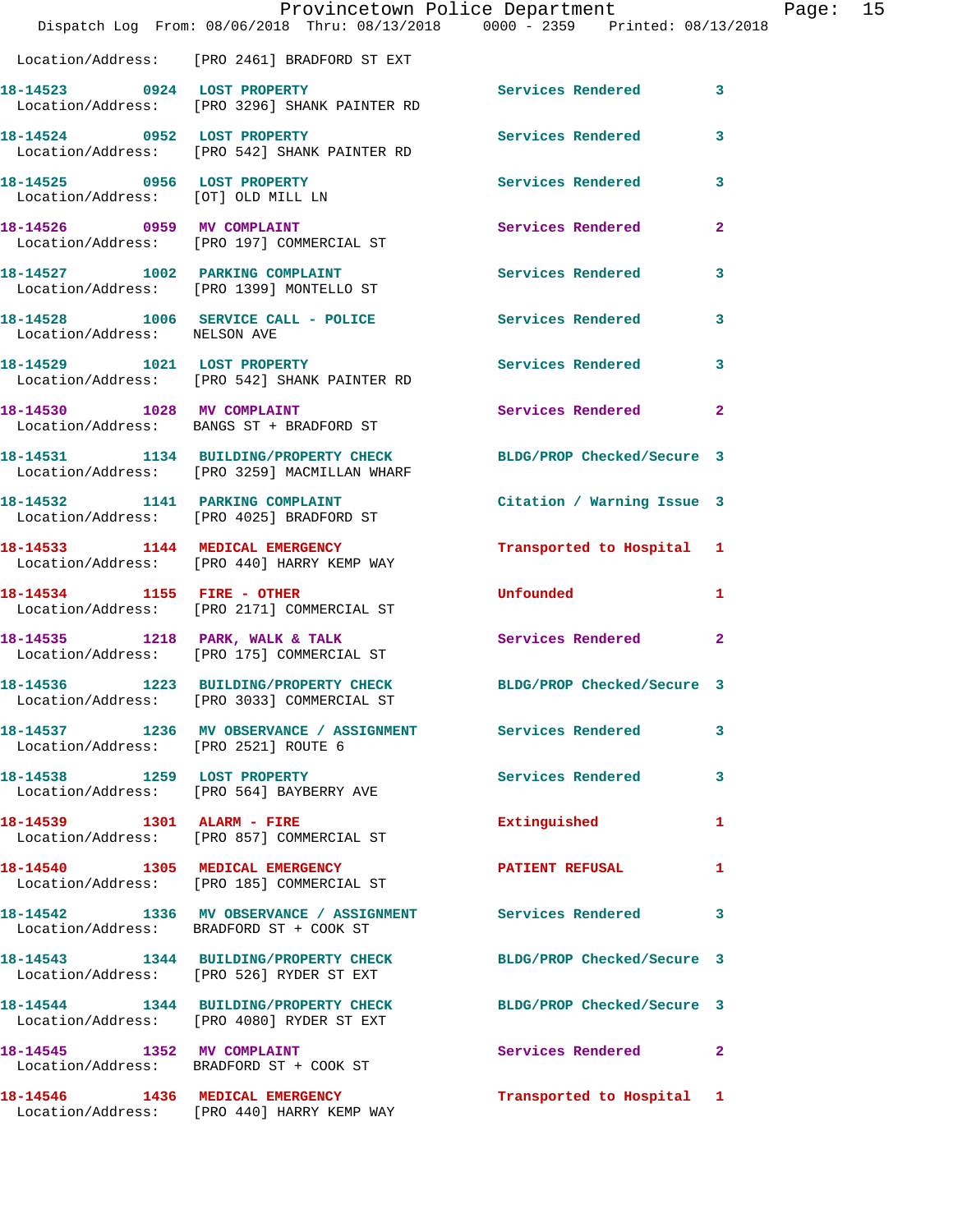|                                                                                       | Dispatch Log From: 08/06/2018 Thru: 08/13/2018   0000 - 2359   Printed: 08/13/2018                             | Provincetown Police Department The Page: 16 |                |
|---------------------------------------------------------------------------------------|----------------------------------------------------------------------------------------------------------------|---------------------------------------------|----------------|
|                                                                                       | 18-14555 1500 FOLLOW UP 300 Services Rendered<br>Location/Address: [PRO 542] SHANK PAINTER RD                  |                                             | $\mathbf{2}$   |
| Location/Address: RYDER ST                                                            | 18-14549 1522 ANIMAL CALL Services Rendered                                                                    |                                             | $\mathbf{2}$   |
|                                                                                       | 18-14550 1527 MISSING PERSON<br>Location/Address: [PRO 285] COMMERCIAL ST                                      | No Action Required 1                        |                |
|                                                                                       | 18-14551 1527 ANIMAL CALL<br>Location/Address: [PRO 526] RYDER ST EXT                                          | <b>GONE ON ARRIVAL</b>                      | $\mathbf{2}$   |
|                                                                                       | 18-14553 1539 MV DISABLED<br>Location/Address: [PRO 208] COMMERCIAL ST                                         | Services Rendered                           | $\mathbf{2}$   |
|                                                                                       | 18-14554 1553 PARKING COMPLAINT<br>Location/Address: [PRO 2100] SMALLS CT                                      | Services Rendered                           | 3              |
| 18-14556 1619 TRESPASS                                                                | Location/Address: COMMERCIAL ST                                                                                | Services Rendered                           | $\overline{2}$ |
|                                                                                       | 18-14557 1634 GENERAL INFO<br>Location/Address: [PRO 519] RACE POINT RD                                        | No Action Required                          | 3              |
|                                                                                       | 18-14559    1639    COMPLAINT - GENERAL<br>Location/Address: [PRO 741] BRADFORD ST                             | Services Rendered 3                         |                |
| Location/Address: COMMERCIAL ST                                                       | 18-14558 1646 PARK, WALK & TALK 1988 Services Rendered                                                         |                                             | $\mathbf{2}$   |
|                                                                                       | 18-14560 1701 BUILDING/PROPERTY CHECK BLDG/PROP Checked/Secure 3<br>Location/Address: [PRO 182] COMMERCIAL ST  |                                             |                |
|                                                                                       | 18-14561 1715 PARK, WALK & TALK 1998 Services Rendered<br>Location/Address: [PRO 105] COMMERCIAL ST            |                                             | $\mathbf{2}$   |
|                                                                                       | 18-14562 1750 BY-LAW VIOLATION<br>Location/Address: [PRO 105] COMMERCIAL ST                                    | Citation / Warning Issue 2                  |                |
|                                                                                       | 18-14563 1808 NOISE COMPLAINT<br>Location/Address: [PRO 284] COMMERCIAL ST                                     | SPOKEN TO                                   | 3              |
|                                                                                       | 18-14565 1851 BAR CHECK<br>Location/Address: [PRO 3837] COMMERCIAL ST                                          | Services Rendered 2                         |                |
|                                                                                       | 18-14566 1931 BUILDING/PROPERTY CHECK BLDG/PROP Checked/Secure 3<br>Location/Address: [PRO 182] COMMERCIAL ST  |                                             |                |
| 18-14567 1939 MV DISABLED                                                             | Location/Address: [PRO 2499] RACE POINT RD                                                                     | Services Rendered                           | $\mathbf{2}$   |
| Refer To Citation: 02457                                                              | 18-14568 1942 BY-LAW VIOLATION<br>Location/Address: [PRO 105] COMMERCIAL ST                                    | Citation / Warning Issue 2                  |                |
|                                                                                       | 18-14569 1955 PARKING COMPLAINT<br>Location/Address: [PRO 1736] CONANT ST                                      | Citation / Warning Issue 3                  |                |
|                                                                                       | 18-14571 2007 STREET PERFORMER COMPLAINT<br>Location/Address: [PRO 182] COMMERCIAL ST                          | SPOKEN TO                                   | 3              |
| 18-14572 2013 MV STOP<br>Refer To Citation: 18-842-CN<br>Refer To Citation: 18-841-CN | Location/Address: [PRO 223] COMMERCIAL ST                                                                      | <b>VERBAL WARNING</b>                       | 3              |
|                                                                                       | 18-14574 2033 BUILDING/PROPERTY CHECK BLDG/PROP Checked/Secure 3<br>Location/Address: [PRO 2500] COMMERCIAL ST |                                             |                |
|                                                                                       |                                                                                                                | BLDG/PROP Checked/Secure 3                  |                |

Location/Address: [PRO 4041] BRADFORD ST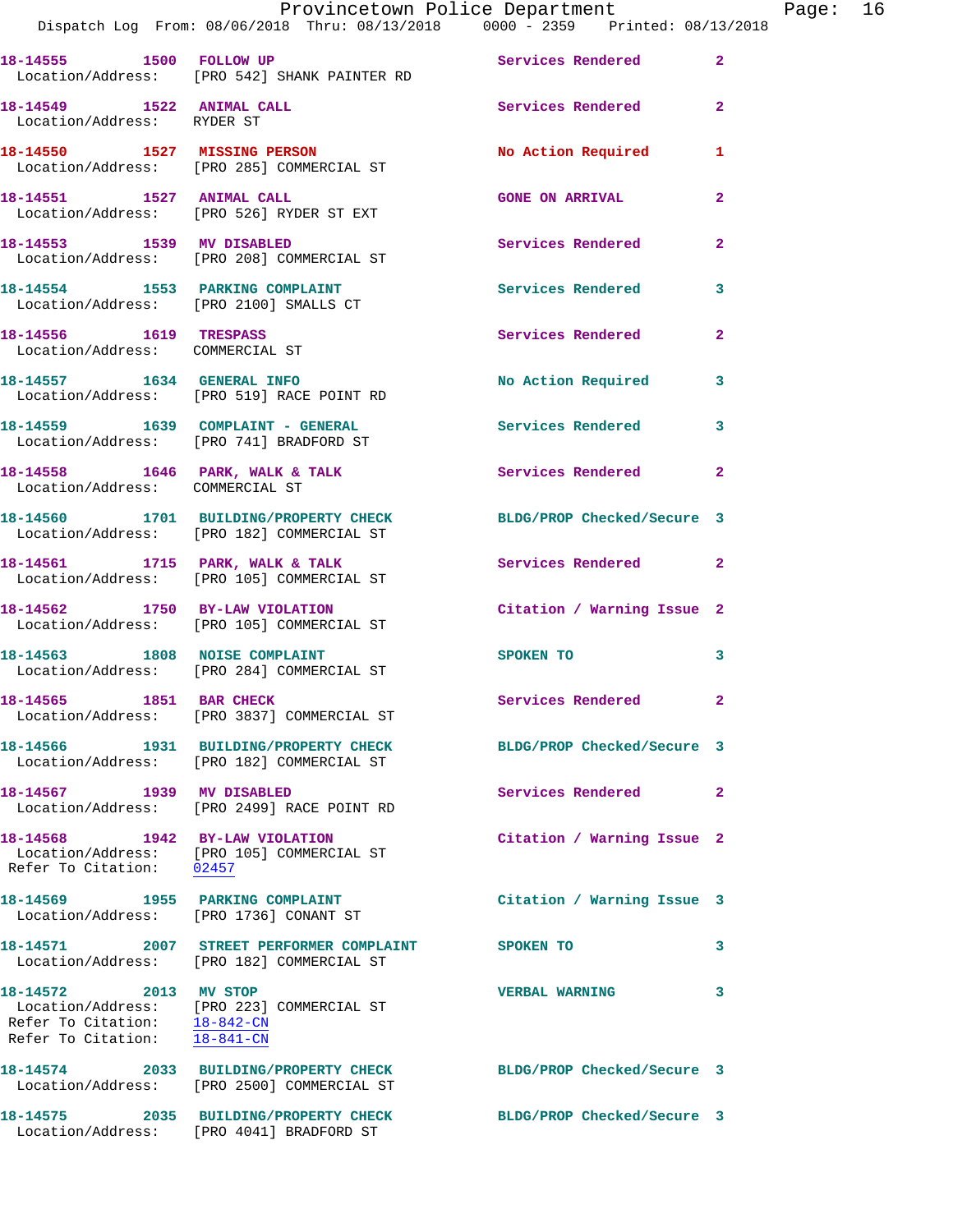Dispatch Log From: 08/06/2018 Thru: 08/13/2018 0000 - 2359 Printed: 08/13/2018

| 18-14576 2037 MV COMPLAINT<br>Location/Address: ROUTE 6                             |                                                                                                               | Could Not Locate           | $\overline{2}$          |
|-------------------------------------------------------------------------------------|---------------------------------------------------------------------------------------------------------------|----------------------------|-------------------------|
|                                                                                     | 18-14577 2045 BIKE - ACCIDENT<br>Location/Address: [PRO 2543] MACMILLAN WHARF                                 | PATIENT REFUSAL 1          |                         |
|                                                                                     | 18-14578 2053 BUILDING/PROPERTY CHECK<br>Location/Address: [PRO 519] RACE POINT RD                            | BLDG/PROP Checked/Secure 3 |                         |
| 18-14580 2120 PARKING COMPLAINT                                                     | Location/Address: FISHBURN CT + PEARL ST                                                                      | Citation / Warning Issue 3 |                         |
| 18-14581 2122 TRAFFIC CONTROL<br>Location/Address: RYDER ST                         |                                                                                                               | Services Rendered          | 3                       |
| 18-14582 2128 MEDICAL EMERGENCY<br>Location/Address: [PRO 3222] ALDEN ST            |                                                                                                               | <b>PATIENT REFUSAL</b>     | 1                       |
| 18-14583 2135 MV STOP<br>Location/Address: RYDER ST                                 | Refer To Arrest: 18-164-AR                                                                                    | Arrest(s) Made             | 3                       |
| Location/Address: COURT ST                                                          | 18-14585 2227 DISTURBANCE - FIGHT / ARGUMENT Services Rendered                                                |                            | $\mathbf{1}$            |
| 18-14586 2313 BAR CHECK                                                             | Location/Address: [PRO 3432] COMMERCIAL ST                                                                    | Services Rendered          | $\overline{2}$          |
| 18-14588 2316 BAR CHECK                                                             | Location/Address: [PRO 2832] COMMERCIAL ST                                                                    | Services Rendered          | $\mathbf{2}$            |
| 18-14589 2319 BAR CHECK                                                             | Location/Address: [PRO 3392] COMMERCIAL ST                                                                    | Services Rendered          | $\overline{2}$          |
|                                                                                     | 18-14590 2324 BUILDING/PROPERTY CHECK<br>Location/Address: [PRO 526] RYDER ST EXT                             | BLDG/PROP Checked/Secure 3 |                         |
| 18-14591 2324 BAR CHECK                                                             | Location/Address: [PRO 80] CARVER ST                                                                          | Services Rendered          | $\overline{2}$          |
|                                                                                     | 18-14592 2325 BUILDING/PROPERTY CHECK<br>Location/Address: [PRO 4080] RYDER ST EXT                            | BLDG/PROP Checked/Secure 3 |                         |
| 18-14593 2331 BAR CHECK                                                             | Location/Address: [PRO 3633] COMMERCIAL ST                                                                    | Services Rendered          | $\mathbf{2}$            |
|                                                                                     | 18-14594 2341 BUILDING/PROPERTY CHECK BLDG/PROP Checked/Secure 3<br>Location/Address: [PRO 182] COMMERCIAL ST |                            |                         |
| 18-14596 2354 BAR CHECK                                                             | Location/Address: [PRO 3443] COMMERCIAL ST                                                                    | <b>Services Rendered</b>   | $\overline{2}$          |
| For Date: $08/11/2018$ - Saturday                                                   |                                                                                                               |                            |                         |
|                                                                                     | 18-14597 0026 DISTURBANCE - FIGHT / ARGUMENT SPOKEN TO<br>Location/Address: [PRO 208] COMMERCIAL ST           |                            | $\mathbf{1}$            |
|                                                                                     | 18-14598 0029 ASSIST CITIZEN<br>Location/Address: [PRO 3237] COMMERCIAL ST                                    | <b>Services Rendered</b>   | 3                       |
| 18-14600 0046 MV STOP<br>Location/Address: RYDER ST<br>Refer To Citation: 18-843-CN |                                                                                                               | <b>VERBAL WARNING</b>      | 3                       |
| 18-14601 0128 MV STOP<br>Refer To Citation: R2522419                                | Location/Address: [PRO 1953] COMMERCIAL ST                                                                    | Citation / Warning Issue 3 |                         |
| 18-14603 0134 ASSIST CITIZEN                                                        |                                                                                                               | <b>Services Rendered</b>   | $\overline{\mathbf{3}}$ |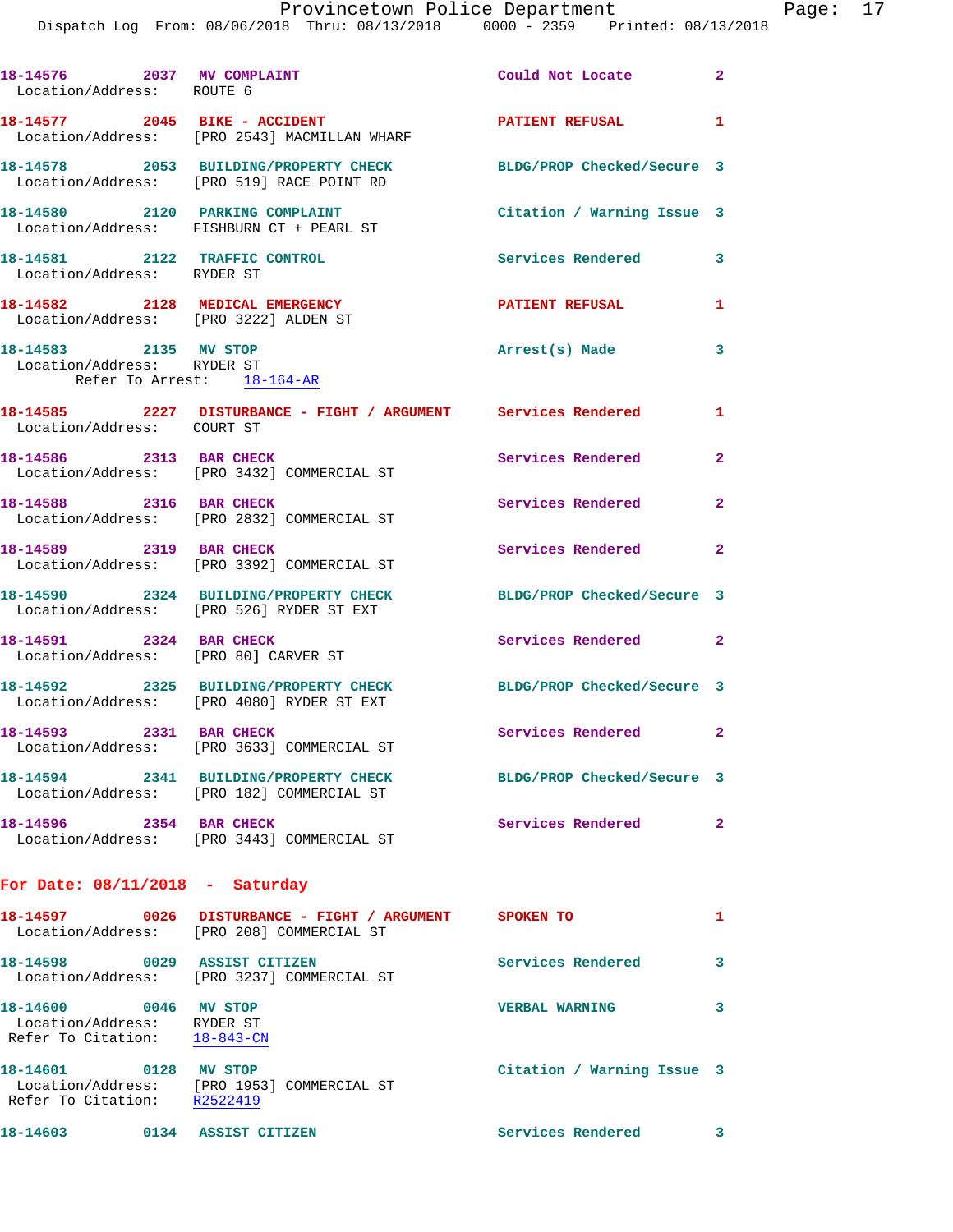|                                                        | Provincetown Police Department Fage: 18<br>Dispatch Log From: 08/06/2018 Thru: 08/13/2018 0000 - 2359 Printed: 08/13/2018             |                         |              |  |
|--------------------------------------------------------|---------------------------------------------------------------------------------------------------------------------------------------|-------------------------|--------------|--|
|                                                        | Location/Address: [PRO 165] COMMERCIAL ST                                                                                             |                         |              |  |
|                                                        | 18-14605 0155 MV STOP<br>Location/Address: [PRO 2618] COMMERCIAL ST + STANDISH ST<br>Refer To Citation: $\frac{18-844-CM}{10-844-CM}$ | <b>VERBAL WARNING</b> 3 |              |  |
|                                                        | 18-14604 0159 MV OBSERVANCE / ASSIGNMENT Services Rendered 3<br>Location/Address: BRADFORD ST + RYDER ST                              |                         |              |  |
|                                                        | 18-14607 0249 BUILDING/PROPERTY CHECK Services Rendered 3<br>Location/Address: [PRO 3259] MACMILLAN WHARF                             |                         |              |  |
| Location/Address: [PRO 413] CONWELL ST                 | 18-14609 0336 BUILDING/PROPERTY CHECK BLDG/PROP Checked/Secure 3                                                                      |                         |              |  |
| 18-14610 0351 FOLLOW UP                                | Location/Address: [TRU 606] SHORE RD                                                                                                  | Services Rendered 2     |              |  |
|                                                        | 18-14611 0530 MEDICAL EMERGENCY Services Rendered 1<br>Location/Address: [PRO 542] SHANK PAINTER RD                                   |                         |              |  |
|                                                        | 18-14612 0559 SERVICE CALL - POLICE Services Rendered 3<br>Location/Address: [PRO 516] RACE POINT RD                                  |                         |              |  |
| Refer To $P/C$ : 18-165-AR                             | 18-14613 0735 MEDICAL EMERGENCY<br>Location/Address: [PRO 542] SHANK PAINTER RD                                                       | Services Rendered 1     |              |  |
|                                                        | 18-14614 0854 DOG BITE<br>Location/Address: [PRO 2645] SHANK PAINTER RD                                                               | Services Rendered 2     |              |  |
|                                                        | 18-14615 0909 FOLLOW UP<br>Location/Address: [PRO 3296] SHANK PAINTER RD                                                              | Services Rendered 2     |              |  |
|                                                        | 18-14618 0955 BY-LAW VIOLATION<br>Location/Address: [PRO 105] COMMERCIAL ST                                                           | <b>VERBAL WARNING</b>   | $\mathbf{2}$ |  |
|                                                        | 18-14619 0955 PARK, WALK & TALK 6 Services Rendered 2<br>Location/Address: [PRO 105] COMMERCIAL ST                                    |                         |              |  |
|                                                        | 18-14620 1023 WATER SERVICE<br>Location/Address: [PRO 329] COMMERCIAL ST                                                              | Services Rendered 3     |              |  |
| 18-14621 1040 FOLLOW UP<br>Refer To Accident: 18-96-AC | Location/Address: [PRO 2144] CONWELL ST                                                                                               | FOLLOW UP               | $\mathbf{2}$ |  |
|                                                        | 18-14622 1049 MV COMPLAINT<br>Location/Address: [PRO 395] COMMERCIAL ST                                                               | Services Rendered 2     |              |  |
|                                                        | 18-14624 1109 PARK, WALK & TALK<br>Location/Address: [PRO 537] SHANK PAINTER RD                                                       | Services Rendered       | $\mathbf{2}$ |  |
|                                                        | 18-14623 1116 BUILDING/PROPERTY CHECK Services Rendered 3<br>Location/Address: [PRO 2206] PILGRIMS LANDING                            |                         |              |  |
|                                                        | 18-14625 1123 MV COMPLAINT<br>Location/Address: [PRO 842] COMMERCIAL ST                                                               | Services Rendered 2     |              |  |
|                                                        | 18-14626 1139 BUILDING/PROPERTY CHECK<br>Location/Address: [PRO 2540] RACE POINT RD                                                   | Services Rendered 3     |              |  |
|                                                        | 18-14627 1140 HARASSMENT / THREATS Services Rendered 2<br>Location/Address: ROUTE 6 + CONWELL ST                                      |                         |              |  |
|                                                        | 18-14628 1205 DISTURBANCE - FIGHT / ARGUMENT Services Rendered<br>Location/Address: [PRO 539] SHANK PAINTER RD                        |                         | $\mathbf{1}$ |  |
| Location/Address: [PRO 3287] ROUTE 6                   | 18-14629 1235 BUILDING/PROPERTY CHECK BLDG/PROP Checked/Secure 3                                                                      |                         |              |  |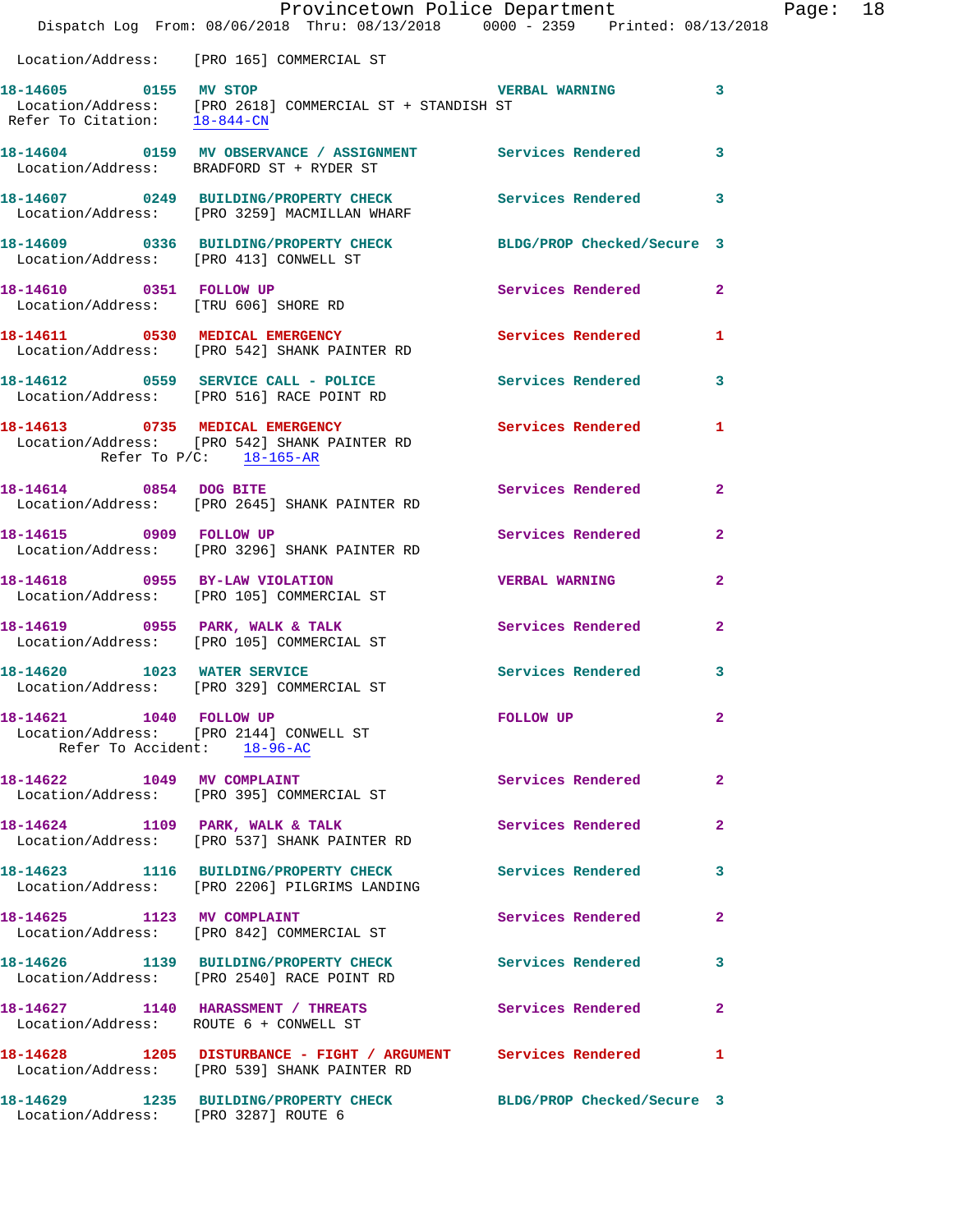|                                      | Dispatch Log From: 08/06/2018 Thru: 08/13/2018   0000 - 2359   Printed: 08/13/2018                                                  | Provincetown Police Department Page: 19 |                |  |
|--------------------------------------|-------------------------------------------------------------------------------------------------------------------------------------|-----------------------------------------|----------------|--|
|                                      | 18-14630 1249 BUILDING/PROPERTY CHECK BLDG/PROP Checked/Secure 3<br>Location/Address: [PRO 3259] MACMILLAN WHARF                    |                                         |                |  |
| Location/Address: [PRO 3287] ROUTE 6 | 18-14631 1257 BUILDING/PROPERTY CHECK BLDG/PROP Checked/Secure 3                                                                    |                                         |                |  |
|                                      | 18-14632 1303 MEDICAL EMERGENCY Transported to Hospital 1<br>Location/Address: [PRO 433] RYDER ST EXT                               |                                         |                |  |
|                                      | 18-14633 1326 ANIMAL CALL<br>Location/Address: [PRO 440] HARRY KEMP WAY                                                             | Services Rendered 2                     |                |  |
|                                      | 18-14634 1341 LOST WALLET<br>Location/Address: [PRO 3296] SHANK PAINTER RD                                                          | Services Rendered 3                     |                |  |
|                                      | 18-14635 1343 MISSING PERSON Services Rendered<br>Location/Address: [PRO 223] COMMERCIAL ST                                         |                                         | $\mathbf{1}$   |  |
| Refer To Arrest: 18-168-AR           | 18-14636 1413 SERVICE CALL - POLICE Arrest(s) Made<br>Location/Address: [PRO 1271] ALDEN ST                                         |                                         | $\mathbf{3}$   |  |
|                                      | 18-14637 1419 MEDICAL EMERGENCY 1 Transported to Hospital 1<br>Location/Address: [PRO 440] HARRY KEMP WAY                           |                                         |                |  |
|                                      | 18-14638 1501 SERVICE CALL - POLICE SPOKEN TO<br>Location/Address: [PRO 1778] SHANK PAINTER RD                                      |                                         | $\mathbf{3}$   |  |
|                                      | 18-14639 1508 MV COLLISION<br>Location/Address: [PRO 512] PRINCE ST                                                                 | Services Rendered                       | $\mathbf{1}$   |  |
| 18-14640 1611 FOLLOW UP              | Location/Address: [PRO 3296] SHANK PAINTER RD                                                                                       | Services Rendered                       | $\mathbf{2}$   |  |
| Location/Address: COMMERCIAL ST      | 18-14641 1625 PARKING COMPLAINT SPOKEN TO                                                                                           |                                         | 3              |  |
|                                      | 18-14642 1700 BUILDING/PROPERTY CHECK Services Rendered<br>Location/Address: [PRO 564] BAYBERRY AVE                                 |                                         | 3              |  |
|                                      | 18-14644 1711 ASSIST DEPARTMENT / MUTUAL AID Services Rendered<br>Location: TRURO PD STOTS CROSSING                                 |                                         | 3              |  |
| 18-14645 1717 HAZARDS                | Location/Address: [PRO 1892] SHANK PAINTER RD                                                                                       | Referred to Other Agency 2              |                |  |
|                                      | 18-14643 1720 BUILDING/PROPERTY CHECK Services Rendered<br>Location/Address: [PRO 3430] COMMERCIAL ST                               |                                         | $\mathbf{3}$   |  |
|                                      | 18-14647 1740 MEDICAL EMERGENCY<br>Location/Address: [PRO 516] RACE POINT RD                                                        | Services Rendered 1                     |                |  |
|                                      | 18-14646 1742 PARK, WALK & TALK<br>Location/Address: [PRO 300] COMMERCIAL ST                                                        | Services Rendered                       | $\mathbf{2}$   |  |
|                                      | 18-14648 1832 SERVICE CALL - POLICE Services Rendered<br>Location/Address: [PRO 542] SHANK PAINTER RD<br>Refer To Arrest: 18-168-AR |                                         | 3              |  |
|                                      | 18-14649    1845    GENERAL INFO<br>Location/Address: BRADFORD ST + PEARL ST                                                        | <b>Services Rendered</b>                | 3              |  |
| 18-14650 1912 ANIMAL CALL            | Location/Address: [PRO 3325] YOUNGS CT                                                                                              | Services Rendered                       | $\overline{2}$ |  |
| Refer To Citation: R2522420          | 18-14651 1920 MV DISABLED<br>Location/Address: [PRO 2539] RYDER ST EXT                                                              | Citation / Warning Issue 2              |                |  |
|                                      | 18-14652 1937 DISTURBANCE - FIGHT / ARGUMENT SPOKEN TO 1                                                                            |                                         |                |  |

Location/Address: [PRO 3259] MACMILLAN WHARF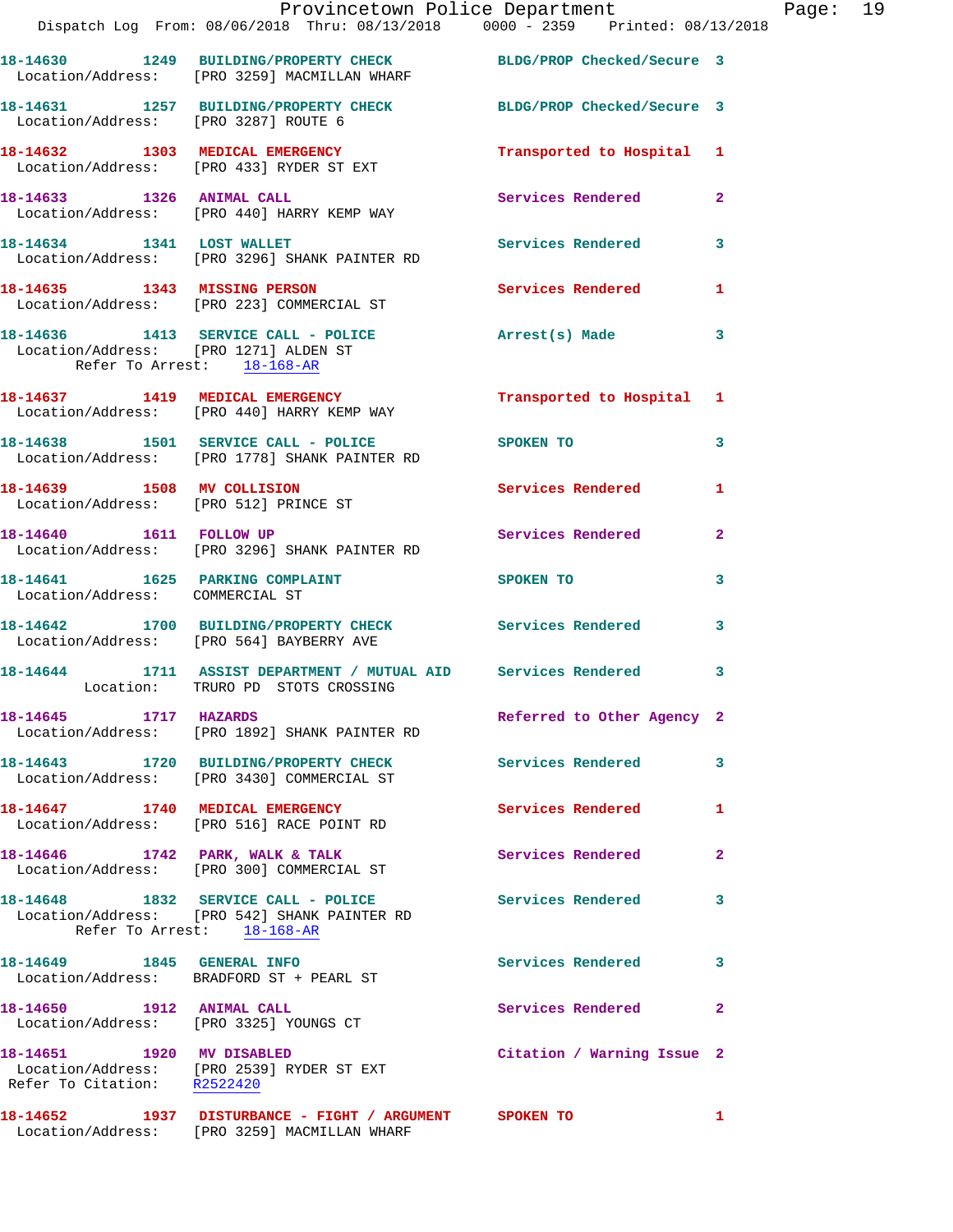|                                                                                               | 18-14653 1943 MV COMPLAINT<br>Location/Address: [PRO 105] COMMERCIAL ST             | Citation / Warning Issue 2 |                |
|-----------------------------------------------------------------------------------------------|-------------------------------------------------------------------------------------|----------------------------|----------------|
| 18-14655 2105 GENERAL INFO                                                                    | Location/Address: RYDER ST + COMMERCIAL ST                                          | Services Rendered          | 3              |
| 18-14656 2111 BAR CHECK                                                                       | Location/Address: [PRO 3633] COMMERCIAL ST                                          | Services Rendered          | $\mathbf{2}$   |
| 18-14657 2117 BAR CHECK                                                                       | Location/Address: [PRO 208] COMMERCIAL ST                                           | Services Rendered          | $\mathbf{2}$   |
|                                                                                               | 18-14660 2136 MEDICAL EMERGENCY<br>Location/Address: [PRO 319] COMMERCIAL ST        | Transported to Hospital 1  |                |
|                                                                                               | 18-14658 2141 BUILDING/PROPERTY CHECK<br>Location/Address: [PRO 3318] CEMETERY RD   | <b>Services Rendered</b>   | 3              |
|                                                                                               | 18-14659 2146 BUILDING/PROPERTY CHECK<br>Location/Address: [PRO 3317] CEMETERY RD   | Services Rendered          | 3              |
|                                                                                               | 18-14662 2148 BUILDING/PROPERTY CHECK<br>Location/Address: [PRO 519] RACE POINT RD  | BLDG/PROP Checked/Secure 3 |                |
|                                                                                               | 18-14665 2214 BUILDING/PROPERTY CHECK<br>Location/Address: [PRO 4041] BRADFORD ST   | BLDG/PROP Checked/Secure 3 |                |
|                                                                                               | 18-14663 2215 BUILDING/PROPERTY CHECK<br>Location/Address: [PRO 440] HARRY KEMP WAY | BLDG/PROP Checked/Secure 3 |                |
|                                                                                               | 18-14666 2224 BUILDING/PROPERTY CHECK<br>Location/Address: [PRO 182] COMMERCIAL ST  | BLDG/PROP Checked/Secure 3 |                |
| Location/Address: [PRO 484] MASONIC PL                                                        | 18-14668 2244 MEDICAL EMERGENCY                                                     | Transported to Hospital 1  |                |
| 18-14672 2330 MV STOP                                                                         | Location: [PRO 3431] LOPES SQUARE<br>Refer To Citation: 18-845-CN                   | <b>VERBAL WARNING</b>      | 3              |
| 18-14673 2336 MV COMPLAINT<br>Location/Address: ROUTE 6                                       |                                                                                     | Could Not Locate           | $\mathbf{2}$   |
| 18-14674 2353 MV STOP<br>Location/Address: [PRO 3672] ROUTE 6<br>Refer To Citation: 18-846-CN |                                                                                     | <b>VERBAL WARNING</b>      | 3              |
|                                                                                               | 18-14675 2358 LOST PROPERTY<br>Location/Address: [PRO 196] COMMERCIAL ST            | Could Not Locate           | 3              |
| For Date: $08/12/2018$ - Sunday                                                               |                                                                                     |                            |                |
|                                                                                               | 18-14676 0003 NOISE COMPLAINT<br>Location/Address: [PRO 2132] COMMERCIAL ST         | SPOKEN TO                  | 3              |
| 18-14678 0018 MV STOP                                                                         | Location/Address: BRADFORD ST + ANTHONY ST<br>Refer To Citation: $18-847-CN$        | <b>VERBAL WARNING</b>      | 3              |
|                                                                                               | 18-14679 0038 ALARM - GENERAL<br>Location/Address: [PRO 2558] BRADFORD ST           | False Alarm                | 1              |
| Location/Address: [PRO 3921] ROUTE 6                                                          | 18-14680 0109 BUILDING/PROPERTY CHECK                                               | BLDG/PROP Checked/Secure 3 |                |
| 18-14682 0111 BY-LAW VIOLATION<br>Location/Address: STANDISH ST                               |                                                                                     | <b>VERBAL WARNING</b>      | $\overline{2}$ |
|                                                                                               | 18-14681 0114 MV OBSERVANCE / ASSIGNMENT No Action Required                         |                            | 3              |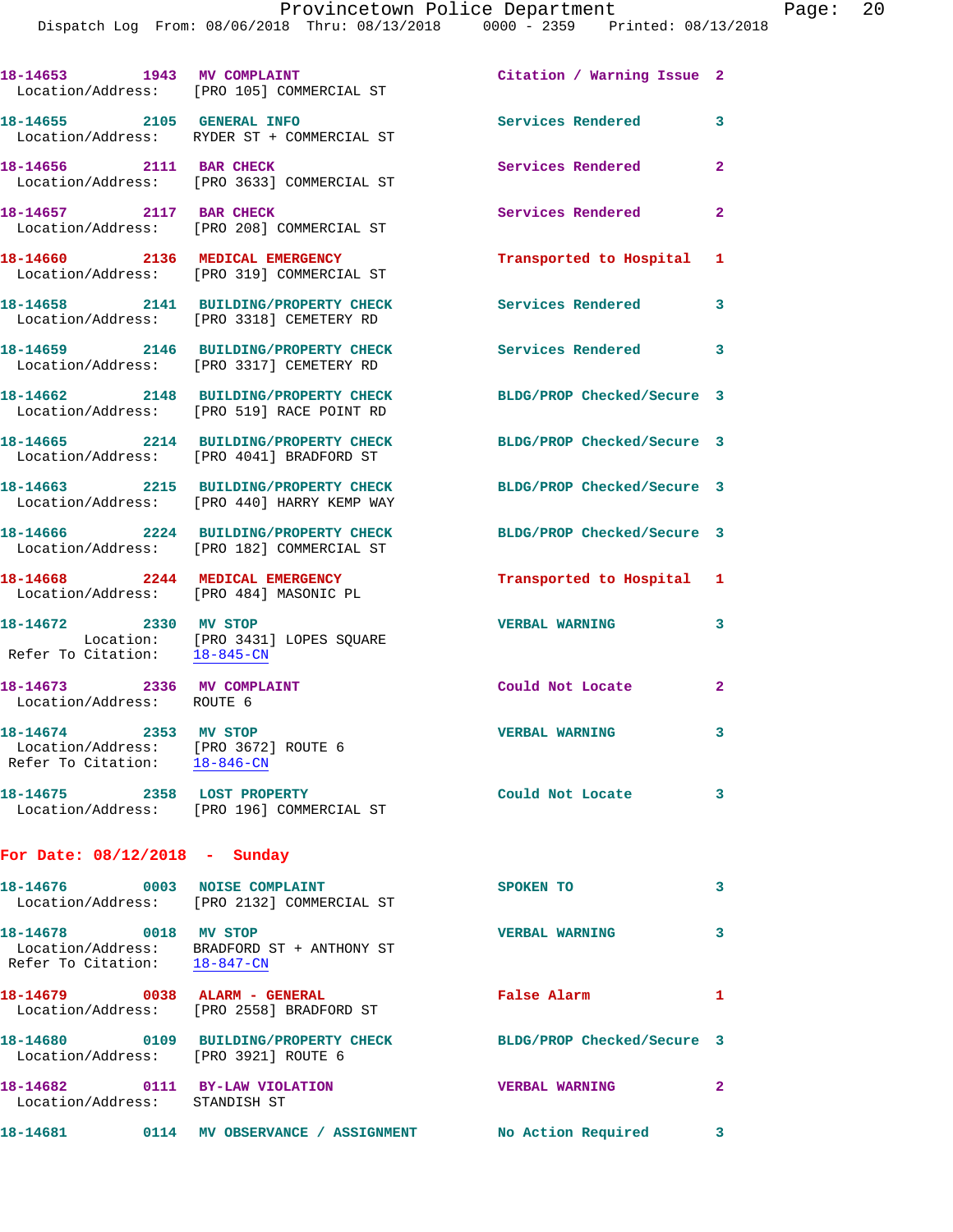|                                                                        | Provincetown Police Department<br>Dispatch Log From: 08/06/2018 Thru: 08/13/2018 0000 - 2359 Printed: 08/13/2018 |                          |              |
|------------------------------------------------------------------------|------------------------------------------------------------------------------------------------------------------|--------------------------|--------------|
|                                                                        | Location/Address: [PRO 530] SHANK PAINTER RD                                                                     |                          |              |
|                                                                        | 18-14684 0124 BUILDING/PROPERTY CHECK BLDG/PROP Checked/Secure 3<br>Location/Address: [PRO 182] COMMERCIAL ST    |                          |              |
| 18-14685 0129 MV STOP<br>Refer To Citation: 18-848-CN                  | Location/Address: RYDER ST + COMMERCIAL ST                                                                       | <b>VERBAL WARNING</b>    | 3            |
| Location/Address: SHANK PAINTER RD                                     | 18-14686 0156 COMPLAINT - GENERAL                                                                                | Could Not Locate         | 3            |
|                                                                        | 18-14688 0203 ASSIST CITIZEN<br>Location/Address: [PRO 63] BRADFORD ST EXT                                       | <b>Services Rendered</b> | 3            |
|                                                                        | 18-14687 0220 BUILDING/PROPERTY CHECK Services Rendered<br>Location/Address: [PRO 3259] MACMILLAN WHARF          |                          | 3            |
|                                                                        | 18-14690 0222 MISSING PERSON<br>Location/Address: PLEASANT ST + COMMERCIAL ST                                    | Investigated             | 1            |
| 18-14691 0241 MV STOP                                                  | Location/Address: RYDER ST + COMMERCIAL ST<br>Refer To Citation: 18-849-CN                                       | <b>VERBAL WARNING</b>    | 3            |
|                                                                        | 18-14693 0328 FIRE - CO ALARM<br>Location/Address: [PRO 27] BRADFORD ST                                          | False Alarm              | 1            |
| Location/Address: [PRO 512] PRINCE ST                                  | 18-14694 0520 BUILDING/PROPERTY CHECK BLDG/PROP Checked/Secure 3                                                 |                          |              |
| Location/Address: ROUTE 6 + HOWLAND ST                                 | 18-14695 0538 MV OBSERVANCE / ASSIGNMENT Services Rendered                                                       |                          | 3            |
| Location/Address: ROUTE 6                                              |                                                                                                                  |                          | 3            |
|                                                                        | 18-14697 0629 BUILDING/PROPERTY CHECK BLDG/PROP Checked/Secure 3<br>Location/Address: [PRO 545] SHANK PAINTER RD |                          |              |
|                                                                        | 18-14698 0703 B & E / BURGLARY<br>Location/Address: [PRO 3259] MACMILLAN WHARF                                   | FOLLOW UP                | $\mathbf{2}$ |
|                                                                        | 18-14699 0728 COMPLAINT - GENERAL<br>Location/Address: [PRO 542] SHANK PAINTER RD                                | FOLLOW UP                | 3            |
|                                                                        | 18-14700 0752 NOISE COMPLAINT<br>Location/Address: [PRO 3258] BRADFORD ST                                        | <b>GONE ON ARRIVAL</b>   | 3            |
|                                                                        | 18-14701 0752 BY-LAW VIOLATION<br>Location/Address: [PRO 2483] COMMERCIAL ST                                     | SPOKEN TO                | 2            |
| 18-14702 0816 MV COMPLAINT<br>Location/Address: ATLANTIC AVE           |                                                                                                                  | FOLLOW UP                | 2            |
| 18-14703 0903 MV STOP<br>Refer To Citation: 18-850-CN                  | Location/Address: [PRO 539] SHANK PAINTER RD                                                                     | <b>VERBAL WARNING</b>    | 3            |
|                                                                        | 18-14704 0911 LOST PROPERTY<br>Location/Address: [PRO 542] SHANK PAINTER RD                                      | <b>Services Rendered</b> | 3            |
| 18-14705 0922 LOST PROPERTY                                            | Location/Address: [PRO 542] SHANK PAINTER RD                                                                     | Services Rendered        | 3            |
| Location/Address: [PRO 4048] ROUTE 6                                   | 18-14706 0959 MV OBSERVANCE / ASSIGNMENT Services Rendered                                                       |                          | 3            |
| 18-14707 1020 BY-LAW VIOLATION<br>Location/Address: [PRO 2518] ROUTE 6 |                                                                                                                  | Could Not Locate         | $\mathbf{2}$ |

Page: 21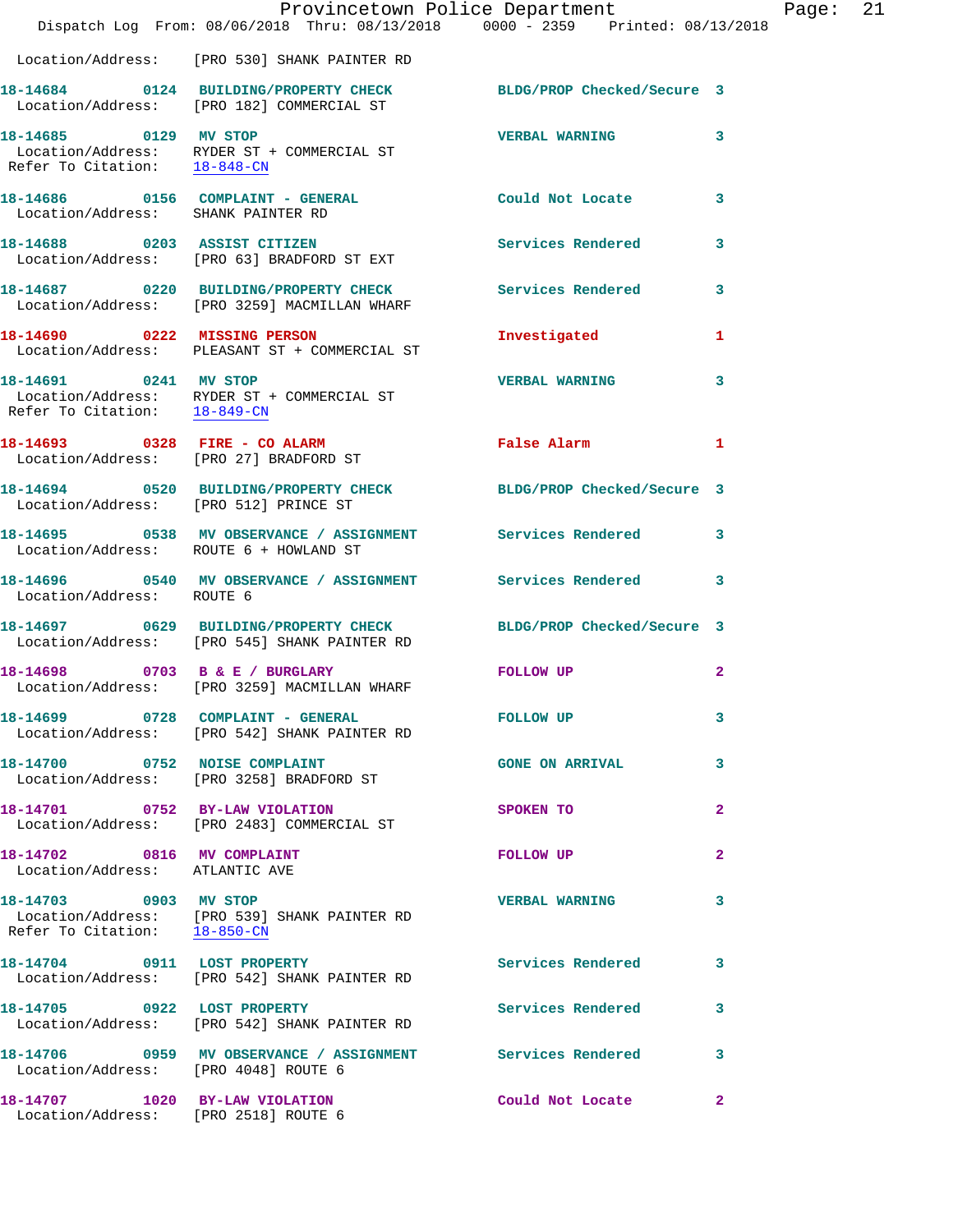|                                        | Provincetown Police Department<br>Dispatch Log From: 08/06/2018 Thru: 08/13/2018 0000 - 2359 Printed: 08/13/2018 |                          |                | Page: 22 |  |
|----------------------------------------|------------------------------------------------------------------------------------------------------------------|--------------------------|----------------|----------|--|
| Location/Address: SEASHORE PARK DR     | 18-14711 1030 FOLLOW UP POLEOW TO POLEOW UP                                                                      |                          | $\overline{2}$ |          |  |
|                                        | 18-14708 1047 PARK, WALK & TALK Services Rendered<br>Location/Address: [PRO 105] COMMERCIAL ST                   |                          | $\overline{2}$ |          |  |
|                                        | 18-14710 1053 ALARM - FIRE<br>Location/Address: [PRO 1886] BRADFORD ST                                           | <b>False Alarm</b>       | $\mathbf{1}$   |          |  |
| Location/Address: ROUTE 6 + HOWLAND ST | 18-14709 1056 MV OBSERVANCE / ASSIGNMENT Services Rendered 3                                                     |                          |                |          |  |
|                                        | Location/Address: [PRO 542] SHANK PAINTER RD                                                                     |                          | 3              |          |  |
|                                        | 18-14713 1146 ALARM - FIRE<br>Location/Address: [PRO 4026] STABLE PATH                                           | <b>Services Rendered</b> | $\mathbf{1}$   |          |  |
|                                        | 18-14714 1209 FOLLOW UP <b>Services</b> Rendered<br>Location/Address: [PRO 3259] MACMILLAN WHARF                 |                          | $\overline{2}$ |          |  |
|                                        | Location/Address: [PRO 106] COMMERCIAL ST                                                                        |                          | 3              |          |  |
|                                        | 18-14716 1305 PARKING COMPLAINT                                                                                  | <b>GONE ON ARRIVAL</b>   | 3              |          |  |

Location/Address: COMMERCIAL ST

**18-14719 1351 MV COMPLAINT Could Not Locate 2**  Location/Address: RYDER ST

**18-14721 1424 DISTURBANCE - FIGHT / ARGUMENT Services Rendered 1**  Location/Address: [PRO 1261] COMMERCIAL ST

**18-14727 1521 MV STOP VERBAL WARNING 3**  Location/Address: RYDER ST<br>Refer To Citation: 18-851-CN Refer To Citation:

Location/Address: [PRO 37] BRADFORD ST<br>Refer To Citation: R8381687 Refer To Citation:

Location/Address: COMMERCIAL ST

**18-14717 1318 MV COMPLAINT Services Rendered 2** 

**18-14722 1437 MEDICAL EMERGENCY PATIENT REFUSAL 1**  Location/Address: [PRO 1289] BRADFORD ST

**18-14723 1445 SUSPICIOUS ACTIVITY GONE ON ARRIVAL 2**  Location/Address: [PRO 3296] SHANK PAINTER RD

**18-14724 1449 MEDICAL EMERGENCY Transported to Hospital 1**  Location/Address: [PRO 3992] BANGS ST

**18-14728 1531 FOLLOW UP FOLLOW UP 2**  Location/Address: [PRO 2419] COMMERCIAL ST

Location/Address: [PRO 542] SHANK PAINTER RD

**18-14731 1630 DOG BITE Services Rendered 2** Location/Address: COMMERCIAL ST + RYDER ST

Location/Address: [PRO 542] SHANK PAINTER RD

18-14734 1742 PARK, WALK & TALK **Services Rendered** 2 Location/Address: [PRO 223] COMMERCIAL ST

**18-14736 1835 BUILDING/PROPERTY CHECK BLDG/PROP Checked/Secure 3**  Location/Address: [PRO 182] COMMERCIAL ST

18-14730 1618 LOST KEYS **Services Rendered** 3

**18-14732 1651 MV STOP Citation / Warning Issue 3** 

**18-14733 1702 LOST TOYOTA KEY Services Rendered 3**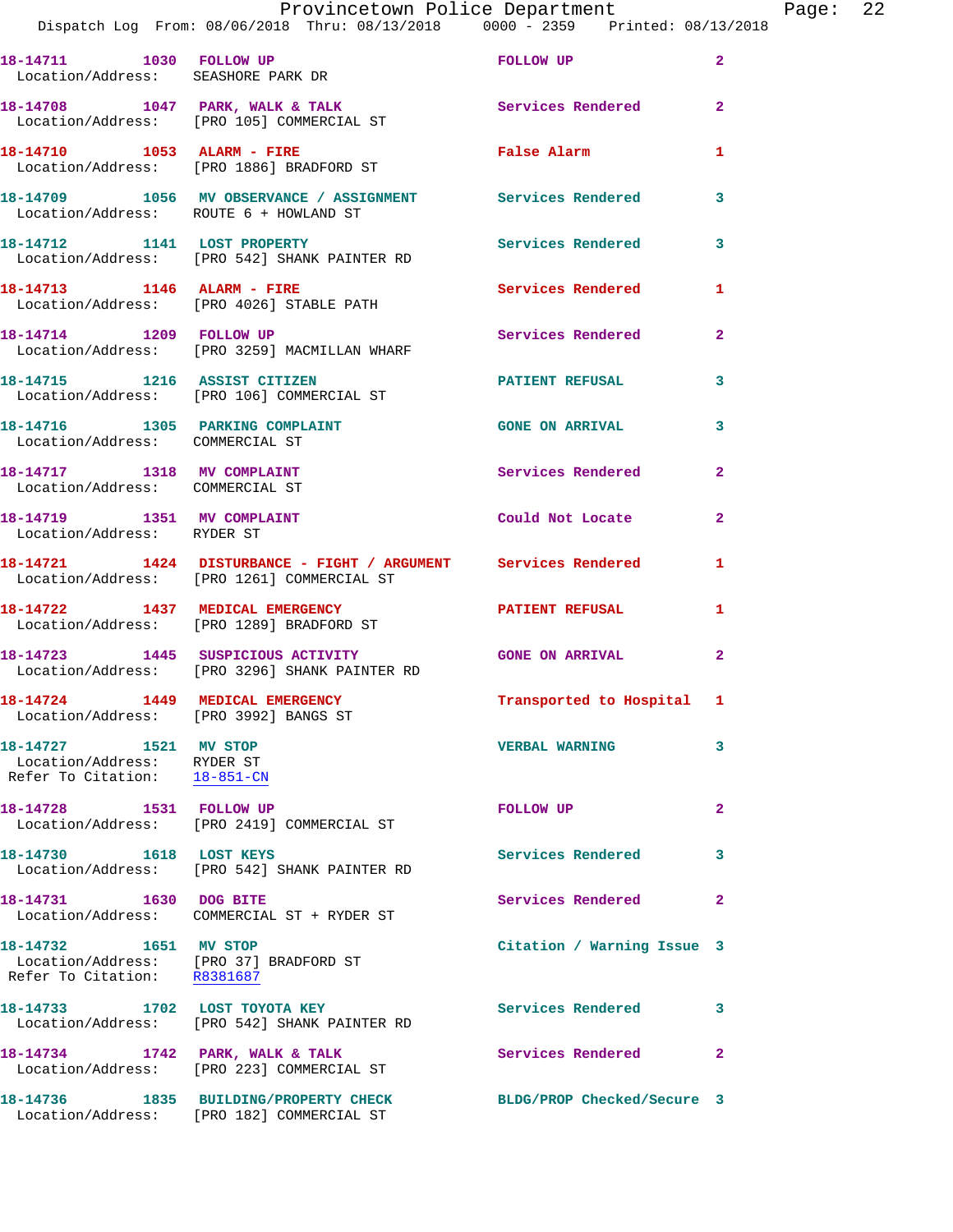|                                                       | Provincetown Police Department Page: 23<br>Dispatch Log From: 08/06/2018 Thru: 08/13/2018   0000 - 2359   Printed: 08/13/2018 |                            |                |  |
|-------------------------------------------------------|-------------------------------------------------------------------------------------------------------------------------------|----------------------------|----------------|--|
|                                                       | 18-14740 1930 ANIMAL CALL Services Rendered<br>Location/Address: KENDALL LN + COMMERCIAL ST                                   |                            | $\overline{2}$ |  |
|                                                       | 18-14739 1931 BUILDING/PROPERTY CHECK Services Rendered<br>Location/Address: [PRO 3259] MACMILLAN WHARF                       |                            | 3              |  |
|                                                       | 18-14742 2054 BUILDING/PROPERTY CHECK BLDG/PROP Checked/Secure 3<br>Location/Address: [PRO 182] COMMERCIAL ST                 |                            |                |  |
|                                                       | 18-14744 2238 BUILDING/PROPERTY CHECK BLDG/PROP Checked/Secure 3<br>Location/Address: [PRO 182] COMMERCIAL ST                 |                            |                |  |
|                                                       | 18-14745 2304 BUILDING/PROPERTY CHECK BLDG/PROP Checked/Secure 3<br>Location/Address: [PRO 1638] COMMERCIAL ST                |                            |                |  |
| For Date: $08/13/2018$ - Monday                       |                                                                                                                               |                            |                |  |
|                                                       | 18-14748 0009 BY-LAW VIOLATION<br>Location/Address: [PRO 527] RYDER ST EXT                                                    | <b>VERBAL WARNING</b>      | $\mathbf{2}$   |  |
|                                                       | 18-14750 0019 BUILDING/PROPERTY CHECK BLDG/PROP Checked/Secure 3<br>Location/Address: [PRO 2543] MACMILLAN WHARF              |                            |                |  |
| Location/Address: [PRO 94] BRADFORD ST                | 18-14749 0026 MV OBSERVANCE / ASSIGNMENT Services Rendered                                                                    |                            | 3              |  |
|                                                       | 18-14751 0033 BAR CHECK<br>Location/Address: [PRO 3443] COMMERCIAL ST                                                         | No Action Required         | $\mathbf{2}$   |  |
|                                                       | 18-14752 0039 BY-LAW VIOLATION<br>Location/Address: [PRO 204] COMMERCIAL ST                                                   | Citation / Warning Issue 2 |                |  |
|                                                       | 18-14754 0046 LARCENY / FORGERY / FRAUD Unfounded<br>Location/Address: [PRO 3167] COMMERCIAL ST                               |                            | $\mathbf{2}$   |  |
|                                                       | 18-14755 0054 MV OBSERVANCE / ASSIGNMENT No Action Required<br>Location/Address: BRADFORD ST + RYDER ST                       |                            | 3              |  |
|                                                       | 18-14757 0055 DISTURBANCE - FIGHT / ARGUMENT SPOKEN TO<br>Location/Address: [PRO 208] COMMERCIAL ST                           |                            | 1              |  |
|                                                       | 18-14759      0118 ASSIST DEPARTMENT / MUTUAL AID    Services Rendered<br>Location/Address: [PRO 2543] MACMILLAN WHARF        |                            | 3              |  |
| Location/Address: ROUTE 6 + SNAIL RD                  | 18-14762 0258 MV OBSERVANCE / ASSIGNMENT Services Rendered                                                                    |                            | 3              |  |
|                                                       | 18-14761 0301 BUILDING/PROPERTY CHECK BLDG/PROP Checked/Secure 3<br>Location/Address: [PRO 1778] SHANK PAINTER RD             |                            |                |  |
|                                                       | 18-14763 0302 BUILDING/PROPERTY CHECK BLDG/PROP Checked/Secure 3<br>Location/Address: [PRO 545] SHANK PAINTER RD              |                            |                |  |
|                                                       | 18-14764 0426 BUILDING/PROPERTY CHECK<br>Location/Address: [PRO 379] COMMERCIAL ST                                            | BLDG/PROP Checked/Secure 3 |                |  |
|                                                       | 18-14766 0506 BUILDING/PROPERTY CHECK BLDG/PROP Checked/Secure 3<br>Location/Address: [PRO 99] COMMERCIAL ST                  |                            |                |  |
| 18-14768 0527 MV STOP<br>Refer To Citation: 18-852-CN | Location/Address: [PRO 2540] RACE POINT RD                                                                                    | <b>VERBAL WARNING</b>      | 3              |  |
|                                                       | 18-14767 0532 BUILDING/PROPERTY CHECK Services Rendered<br>Location/Address: [PRO 440] HARRY KEMP WAY                         |                            | 3              |  |
| 18-14770 0544 MV STOP                                 | Location/Address: [PRO 2540] RACE POINT RD<br>Refer To Citation: 18-853-CN                                                    | <b>VERBAL WARNING</b>      | 3              |  |